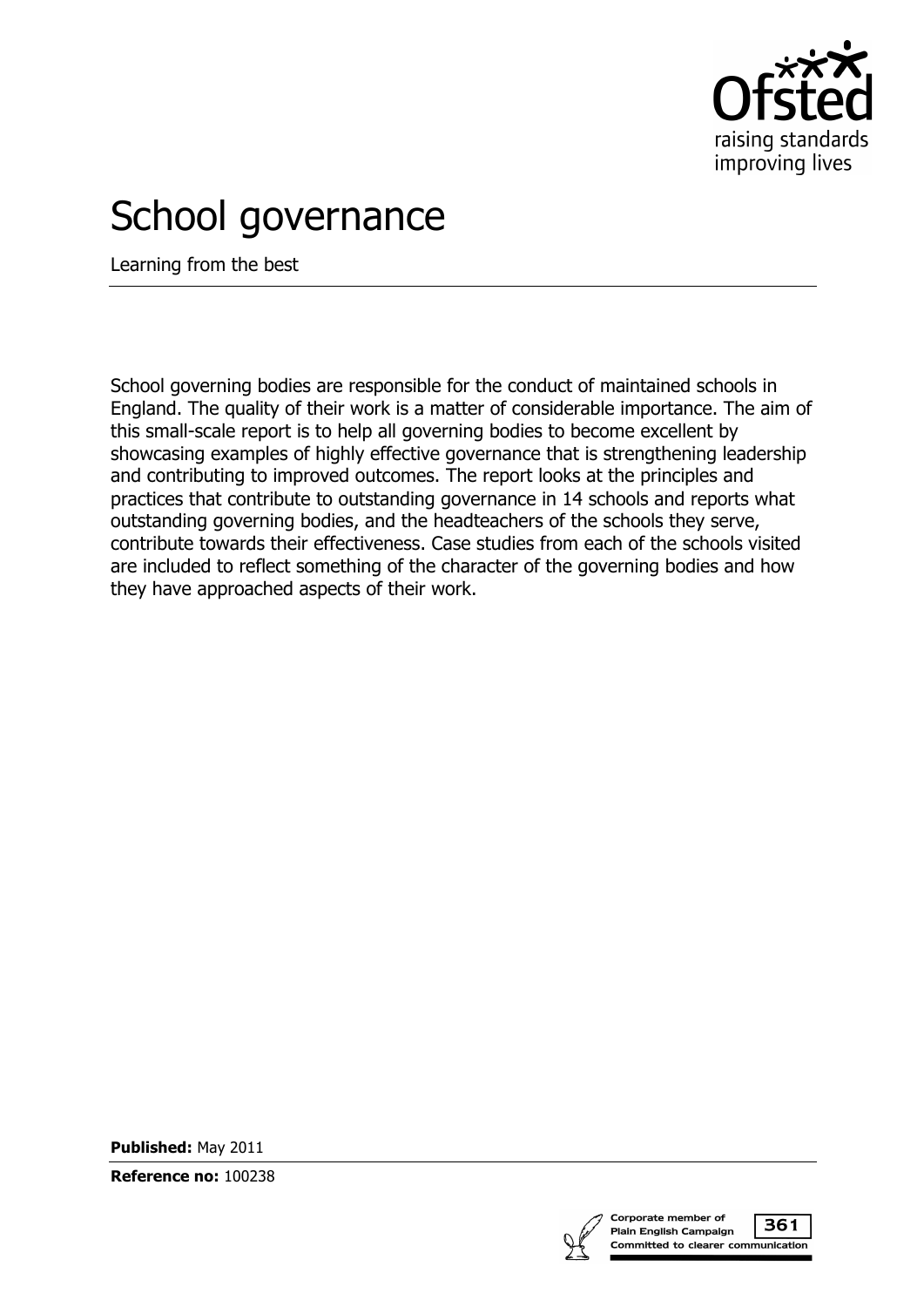The Office for Standards in Education, Children's Services and Skills (Ofsted) regulates and inspects to achieve excellence in the care of children and young people, and in education and skills for learners of all ages. It regulates and inspects childcare and children's social care, and inspects the Children and Family Court Advisory Support Service (Cafcass), schools, colleges, initial teacher training, work-based learning and skills training, adult and community learning, and education and training in prisons and other secure establishments. It assesses council children's services, and inspects services for looked after children, safeguarding and child protection.

If you would like a copy of this document in a different format, such as large print or Braille, please telephone 0300 123 1231, or email enquiries@ofsted.gov.uk.

You may reuse this information (not including logos) free of charge in any format or medium, under the terms of the Open Government Licence. To view this licence, visit www.nationalarchives.gov.uk/doc/open-government-licence/, write to the Information Policy Team, The National Archives, Kew, London TW9 4DU, or email: psi@nationalarchives.gsi.gov.uk.

This publication is available at www.ofsted.gov.uk/publications/100238.

To receive regular email alerts about new publications, including survey reports and school inspection reports, please visit our website and go to 'Subscribe'.

Royal Exchange Buildings St Ann's Square Manchester M2 7LA

T: 0300 123 1231 Textphone: 0161 618 8524 E: enquiries@ofsted.gov.uk W: www.ofsted.gov.uk

No. 100238

Ofsted<br>Ofsted

© Crown copyright 2011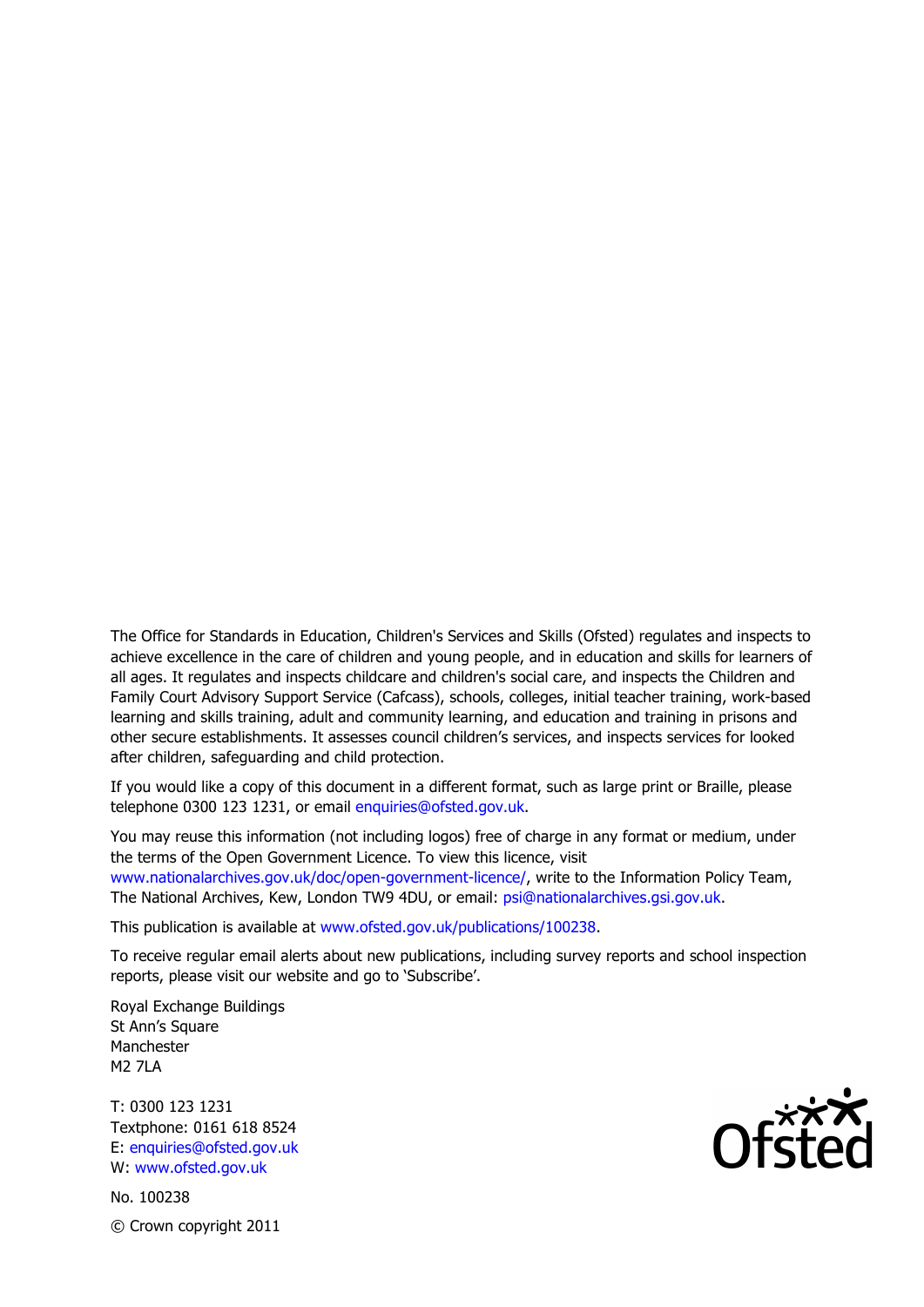# **Contents**

| 4<br>Key characteristics of effective governing bodies<br>5<br>6<br>Going about the work<br>6<br>Knowing their schools<br>9<br>Supporting school leaders<br>Providing challenge<br>11<br>Working efficiently<br>12<br>14<br>Engaging others<br>16<br>16<br>Making a difference<br>Recruitment, induction and training<br>16<br>18<br>Governing body self-review<br>Questions that governors might want to consider<br>19<br>21<br><b>Notes</b><br><b>Further information</b><br>21<br>Publications by Ofsted<br>21<br>Websites<br>21<br>Annex: The governing bodies, their context and some approaches taken 22<br>Boyne Hill Church of England Infant and Nursery School, Windsor and<br>Maidenhead<br>22<br>Danecourt Community School, Medway<br>23<br>23<br>Debden Park High School, Essex<br>Hexham Priory School, Northumberland<br>24<br>25<br>Horton Grange Primary School, Northumberland<br>Kingsmead Community School, Somerset<br>26<br>Linden Lodge School, Wandsworth<br>27<br>28<br>Market Rasen De Aston School, Lincolnshire<br>Pickering Community Infant and Nursery School, North Yorkshire<br>29<br>The Byrchall High School, Wigan<br>29<br>The Charter School, Southwark<br>30<br>Waterville Primary School, North Tyneside<br>31<br>32<br>West Alvington Church of England Primary School, Devon | The national picture                        | 4  |
|--------------------------------------------------------------------------------------------------------------------------------------------------------------------------------------------------------------------------------------------------------------------------------------------------------------------------------------------------------------------------------------------------------------------------------------------------------------------------------------------------------------------------------------------------------------------------------------------------------------------------------------------------------------------------------------------------------------------------------------------------------------------------------------------------------------------------------------------------------------------------------------------------------------------------------------------------------------------------------------------------------------------------------------------------------------------------------------------------------------------------------------------------------------------------------------------------------------------------------------------------------------------------------------------------------------------------|---------------------------------------------|----|
|                                                                                                                                                                                                                                                                                                                                                                                                                                                                                                                                                                                                                                                                                                                                                                                                                                                                                                                                                                                                                                                                                                                                                                                                                                                                                                                          | <b>Using this report</b>                    |    |
|                                                                                                                                                                                                                                                                                                                                                                                                                                                                                                                                                                                                                                                                                                                                                                                                                                                                                                                                                                                                                                                                                                                                                                                                                                                                                                                          |                                             |    |
|                                                                                                                                                                                                                                                                                                                                                                                                                                                                                                                                                                                                                                                                                                                                                                                                                                                                                                                                                                                                                                                                                                                                                                                                                                                                                                                          |                                             |    |
|                                                                                                                                                                                                                                                                                                                                                                                                                                                                                                                                                                                                                                                                                                                                                                                                                                                                                                                                                                                                                                                                                                                                                                                                                                                                                                                          |                                             |    |
|                                                                                                                                                                                                                                                                                                                                                                                                                                                                                                                                                                                                                                                                                                                                                                                                                                                                                                                                                                                                                                                                                                                                                                                                                                                                                                                          |                                             |    |
|                                                                                                                                                                                                                                                                                                                                                                                                                                                                                                                                                                                                                                                                                                                                                                                                                                                                                                                                                                                                                                                                                                                                                                                                                                                                                                                          |                                             |    |
|                                                                                                                                                                                                                                                                                                                                                                                                                                                                                                                                                                                                                                                                                                                                                                                                                                                                                                                                                                                                                                                                                                                                                                                                                                                                                                                          |                                             |    |
|                                                                                                                                                                                                                                                                                                                                                                                                                                                                                                                                                                                                                                                                                                                                                                                                                                                                                                                                                                                                                                                                                                                                                                                                                                                                                                                          |                                             |    |
|                                                                                                                                                                                                                                                                                                                                                                                                                                                                                                                                                                                                                                                                                                                                                                                                                                                                                                                                                                                                                                                                                                                                                                                                                                                                                                                          | Strengthening leadership through governance |    |
|                                                                                                                                                                                                                                                                                                                                                                                                                                                                                                                                                                                                                                                                                                                                                                                                                                                                                                                                                                                                                                                                                                                                                                                                                                                                                                                          |                                             |    |
|                                                                                                                                                                                                                                                                                                                                                                                                                                                                                                                                                                                                                                                                                                                                                                                                                                                                                                                                                                                                                                                                                                                                                                                                                                                                                                                          |                                             |    |
|                                                                                                                                                                                                                                                                                                                                                                                                                                                                                                                                                                                                                                                                                                                                                                                                                                                                                                                                                                                                                                                                                                                                                                                                                                                                                                                          |                                             |    |
|                                                                                                                                                                                                                                                                                                                                                                                                                                                                                                                                                                                                                                                                                                                                                                                                                                                                                                                                                                                                                                                                                                                                                                                                                                                                                                                          |                                             |    |
|                                                                                                                                                                                                                                                                                                                                                                                                                                                                                                                                                                                                                                                                                                                                                                                                                                                                                                                                                                                                                                                                                                                                                                                                                                                                                                                          |                                             |    |
|                                                                                                                                                                                                                                                                                                                                                                                                                                                                                                                                                                                                                                                                                                                                                                                                                                                                                                                                                                                                                                                                                                                                                                                                                                                                                                                          |                                             |    |
|                                                                                                                                                                                                                                                                                                                                                                                                                                                                                                                                                                                                                                                                                                                                                                                                                                                                                                                                                                                                                                                                                                                                                                                                                                                                                                                          |                                             |    |
|                                                                                                                                                                                                                                                                                                                                                                                                                                                                                                                                                                                                                                                                                                                                                                                                                                                                                                                                                                                                                                                                                                                                                                                                                                                                                                                          |                                             |    |
|                                                                                                                                                                                                                                                                                                                                                                                                                                                                                                                                                                                                                                                                                                                                                                                                                                                                                                                                                                                                                                                                                                                                                                                                                                                                                                                          |                                             |    |
|                                                                                                                                                                                                                                                                                                                                                                                                                                                                                                                                                                                                                                                                                                                                                                                                                                                                                                                                                                                                                                                                                                                                                                                                                                                                                                                          |                                             |    |
|                                                                                                                                                                                                                                                                                                                                                                                                                                                                                                                                                                                                                                                                                                                                                                                                                                                                                                                                                                                                                                                                                                                                                                                                                                                                                                                          |                                             |    |
|                                                                                                                                                                                                                                                                                                                                                                                                                                                                                                                                                                                                                                                                                                                                                                                                                                                                                                                                                                                                                                                                                                                                                                                                                                                                                                                          |                                             |    |
|                                                                                                                                                                                                                                                                                                                                                                                                                                                                                                                                                                                                                                                                                                                                                                                                                                                                                                                                                                                                                                                                                                                                                                                                                                                                                                                          |                                             |    |
|                                                                                                                                                                                                                                                                                                                                                                                                                                                                                                                                                                                                                                                                                                                                                                                                                                                                                                                                                                                                                                                                                                                                                                                                                                                                                                                          |                                             |    |
|                                                                                                                                                                                                                                                                                                                                                                                                                                                                                                                                                                                                                                                                                                                                                                                                                                                                                                                                                                                                                                                                                                                                                                                                                                                                                                                          |                                             |    |
|                                                                                                                                                                                                                                                                                                                                                                                                                                                                                                                                                                                                                                                                                                                                                                                                                                                                                                                                                                                                                                                                                                                                                                                                                                                                                                                          |                                             |    |
|                                                                                                                                                                                                                                                                                                                                                                                                                                                                                                                                                                                                                                                                                                                                                                                                                                                                                                                                                                                                                                                                                                                                                                                                                                                                                                                          |                                             |    |
|                                                                                                                                                                                                                                                                                                                                                                                                                                                                                                                                                                                                                                                                                                                                                                                                                                                                                                                                                                                                                                                                                                                                                                                                                                                                                                                          |                                             |    |
|                                                                                                                                                                                                                                                                                                                                                                                                                                                                                                                                                                                                                                                                                                                                                                                                                                                                                                                                                                                                                                                                                                                                                                                                                                                                                                                          |                                             |    |
|                                                                                                                                                                                                                                                                                                                                                                                                                                                                                                                                                                                                                                                                                                                                                                                                                                                                                                                                                                                                                                                                                                                                                                                                                                                                                                                          |                                             |    |
|                                                                                                                                                                                                                                                                                                                                                                                                                                                                                                                                                                                                                                                                                                                                                                                                                                                                                                                                                                                                                                                                                                                                                                                                                                                                                                                          |                                             |    |
|                                                                                                                                                                                                                                                                                                                                                                                                                                                                                                                                                                                                                                                                                                                                                                                                                                                                                                                                                                                                                                                                                                                                                                                                                                                                                                                          |                                             |    |
|                                                                                                                                                                                                                                                                                                                                                                                                                                                                                                                                                                                                                                                                                                                                                                                                                                                                                                                                                                                                                                                                                                                                                                                                                                                                                                                          | Winchcombe School, Gloucestershire          | 32 |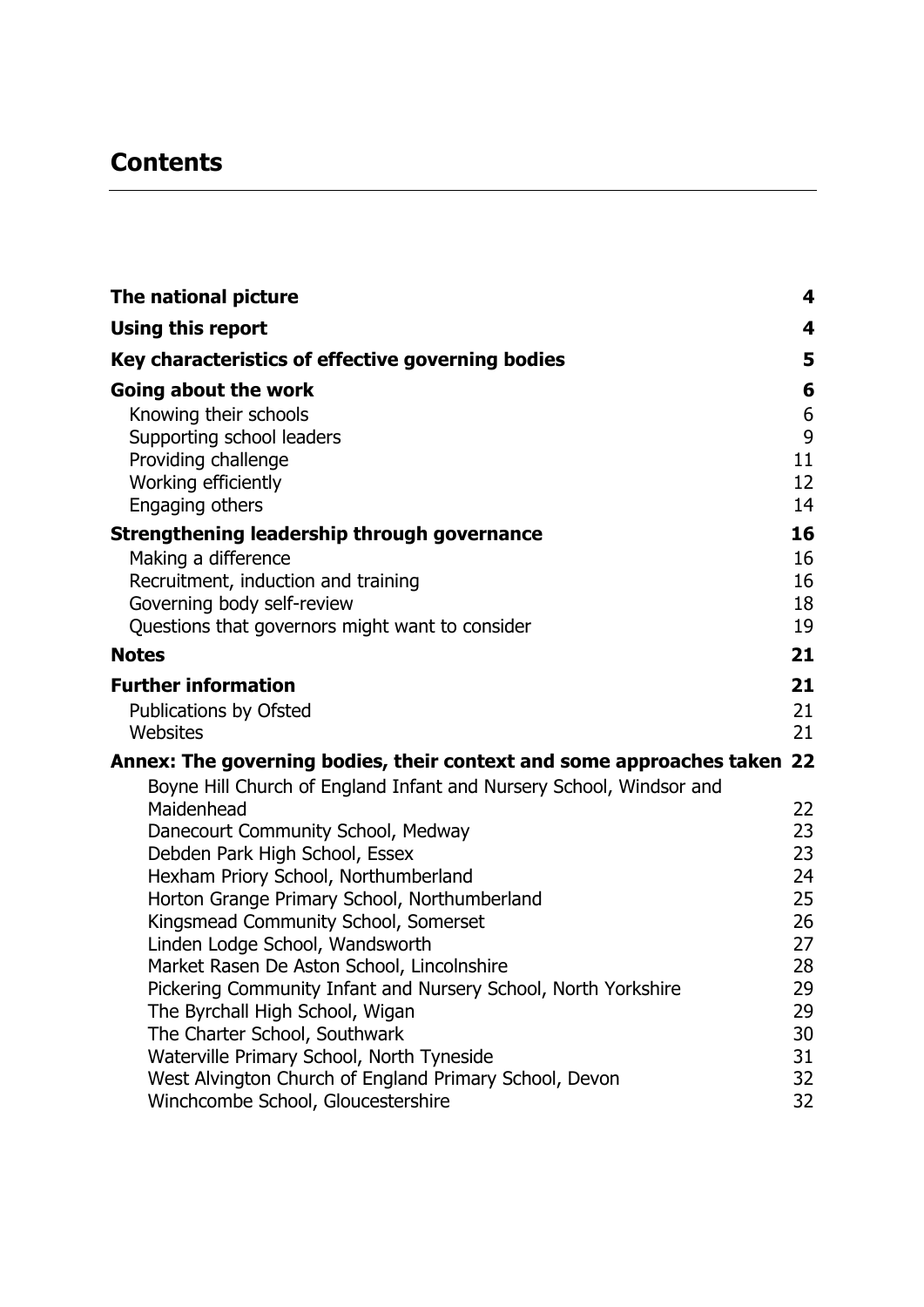

# **The national picture**

More than 300,000 school governors in England form one of the largest volunteer groups in the country. Since 1988, school governing bodies have taken on more responsibilities and their role has become more important as schools have gained increasing autonomy. <sup>1</sup> The governing body complements and enhances school leadership by providing support and challenge, ensuring that all statutory duties are met, appointing the headteacher and holding them to account for the impact of the school's work on improving outcomes for all pupils. $<sup>2</sup>$ </sup>

The framework for inspection reflects the importance of the role of governors. Inspection evidence tells us that there is a relationship between effective governance, the quality of leadership and management, and the quality of provision and pupil achievement. In 2009/10 governance was good or outstanding in 56% of schools.<sup>3</sup> However, in just over a fifth of the schools inspected, governance was judged to be less effective than leadership. This finding suggests that there is potential in many schools for governors to make an even greater contribution than they do at present to improving outcomes. Her Majesty's Chief Inspector's Annual Report for 2009/10 identifies that:

> 'Governors are most effective when they are fully involved in the school's self-evaluation and use the knowledge gained to challenge the school, understand its strengths and weaknesses and contribute to shaping its strategic direction. In contrast, weak governance is likely to fail to ensure statutory requirements are met, for example those related to safeguarding. In addition, where governance is weak the involvement of governors in monitoring the quality of provision is not well enough defined or sufficiently rigorous and challenging.<sup>4</sup>

# **Using this report**

Governing bodies want to do the very best they can for their schools, pupils and local communities. That is why their members give so freely of their time. This small-scale report has been written to help governors reflect on their practice by considering the principles and approaches used by some of the best governing bodies.

In November 2010 inspectors visited 14 schools. These were selected from primary, secondary and special schools in varying localities where governance was judged outstanding in inspections conducted in the academic year 2009/10.

-

 $1$  The 21st century school: implications and challenges for governing bodies, Department For Education, April 2010; www.education.gov.uk/publications/standard/publicationDetail/Page1/DCSF-00351-2010.

 $2$  A guide to the law for school governors sets out the statutory requirements relating to governing body responsibilities; www.education.gov.uk/schools/leadership/governance/b0065507/gttl.

 $3$  Inspections carried out between 1 September 2009 and 31 August 2010.

<sup>&</sup>lt;sup>4</sup> The Annual Report of Her Majesty's Chief Inspector of Education, Children's Services and Skills 2009/10, Ofsted, 2010; www.ofsted.gov.uk/Ofsted-home/Annual-Report-2009-10.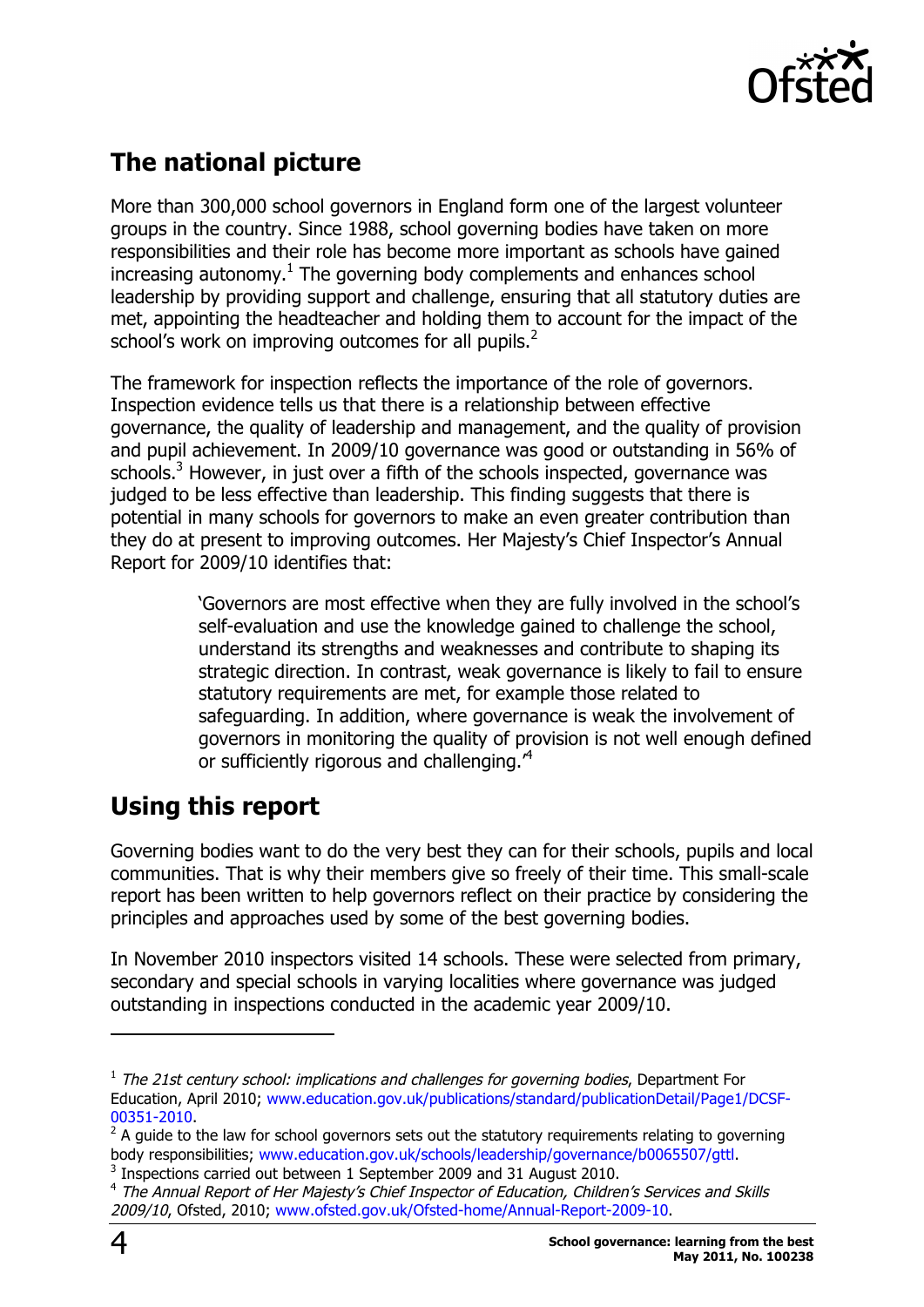

No single model of success was seen, but this report identifies some of the key characteristics of these 14 governing bodies that have achieved excellence. Firstly, it illustrates how they go about their work efficiently and effectively. It then identifies the contribution that they and the schools' leaders consider they make to strengthening school leadership. Finally, a number of key questions are offered that governors might want to consider when reflecting on their own effectiveness and their journey to excellence.

# **Key characteristics of effective governing bodies**

- Positive relationships between governors and school leaders are based on trust, openness and transparency. Effective governing bodies systematically monitor their school's progress towards meeting agreed development targets. Information about what is going well and why, and what is not going well and why, is shared. Governors consistently ask for more information, explanation or clarification. This makes a strong contribution to robust planning for improvement.
- Governors are well informed and knowledgeable because they are given highquality, accurate information that is concise and focused on pupil achievement. This information is made accessible by being presented in a wide variety of formats, including charts and graphs.
- Outstanding governors are able to take and support hard decisions in the interests of pupils: to back the head teacher when they need to change staff, or to change the head teacher when absolutely necessary.
- Outstanding governance supports honest, insightful self-evaluation by the school, recognising problems and supporting the steps needed to address them.
- $\blacksquare$  Absolute clarity about the different roles and responsibilities of the headteacher and governors underpins the most effective governance. Protocols, specific duties and terms of reference are made explicit in written documents.
- $\blacksquare$  Effective governing bodies are driven by a core of key governors such as the chair and chairs of committees. They see themselves as part of a team and build strong relationships with the headteacher, senior leaders and other governors.
- $\blacksquare$  In eight of the 14 schools visited, governors routinely attend lessons to gather information about the school at work. All the governors who were interviewed visit their schools regularly and talk with staff, pupils and parents. Clear protocols for visits ensure that the purpose is understood by school staff and governors alike. Alongside the information they are given about the school, these protocols help them to make informed decisions, ask searching questions and provide meaningful support.
- School leaders and governors behave with integrity and are mutually supportive. School leaders recognise that governors provide them with a different perspective which contributes to strengthening leadership. The questions they ask challenge assumptions and support effective decision-making.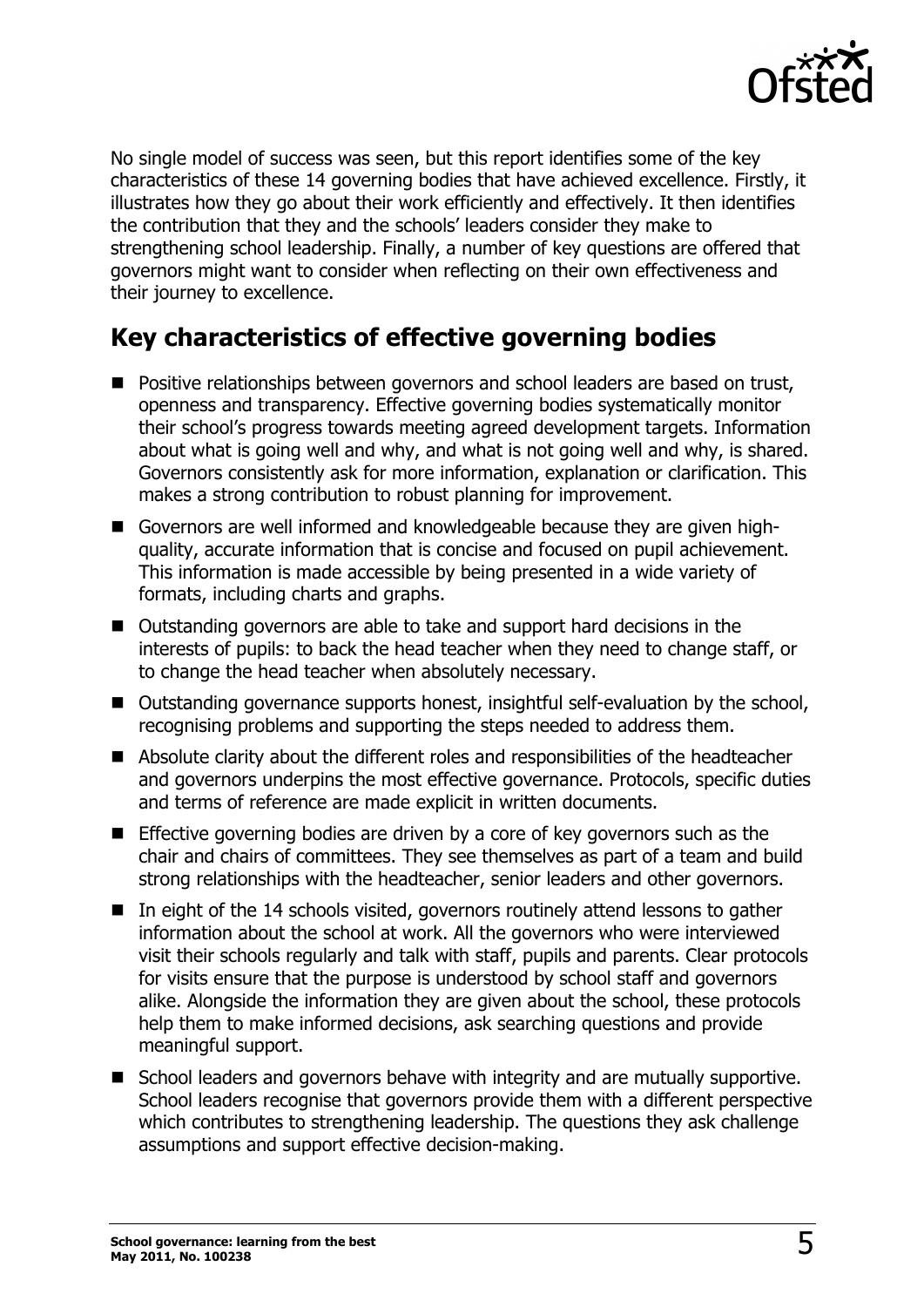

- Governors in the schools visited, use the skills they bring, and the information they have about the school, to ask challenging questions, which are focused on improvement, and hold leaders to account for pupils' outcomes.
- $\blacksquare$  Time is used efficiently by governors because there are clear procedures for delegating tasks, for example to well organised committees. These committees have clear terms of reference, provide high levels of challenge and use governors' expertise to best effect. Systems are in place for sharing information and reporting back to the full governing body. This does not merely reiterate what has already been discussed in detail by the committee but focuses on the key points and decisions.
- $\blacksquare$  The role of the clerk to the governors is pivotal to ensuring that statutory duties are met, meetings are well organised and governors receive the information they need in good time. Consequently, governors come to meetings well prepared and with pertinent questions ready so that they are able to provide constructive challenge.
- A detailed timeline of activities, maintained by the clerk and linked to the school development plan, provides a clear structure for the work of governors and ensures that their time is used appropriately.
- Governors in the schools visited, use their external networks and professional contacts to fill any identified gaps in the collective skills of the governing body.
- $\blacksquare$  There are clear induction procedures for new governors which help them to understand their roles and responsibilities and ensure that best use is made of their varied skills and expertise.
- $\blacksquare$  The governing bodies constantly reflect on their own effectiveness and readily make changes to improve. They consider their own training needs, as well as how they organise their work.

# **Going about the work**

### **Knowing their schools**

- 1. Knowing their schools well was fundamental to the success of the effective governing bodies visited. They expected good quality information through detailed, regular reports supported by data analysis. This helped them to shape the direction for the school and hold leaders to account. Pupil progress data and information about the quality of teaching were seen as crucial when considering proposals and making strategic decisions.
- 2. All the schools visited provided their governors with a detailed breakdown of information about attainment, including examination results. Minutes of governing body meetings in one secondary school, for example, recorded how these were discussed in relation to gender, special educational needs, different groups of pupils and subjects.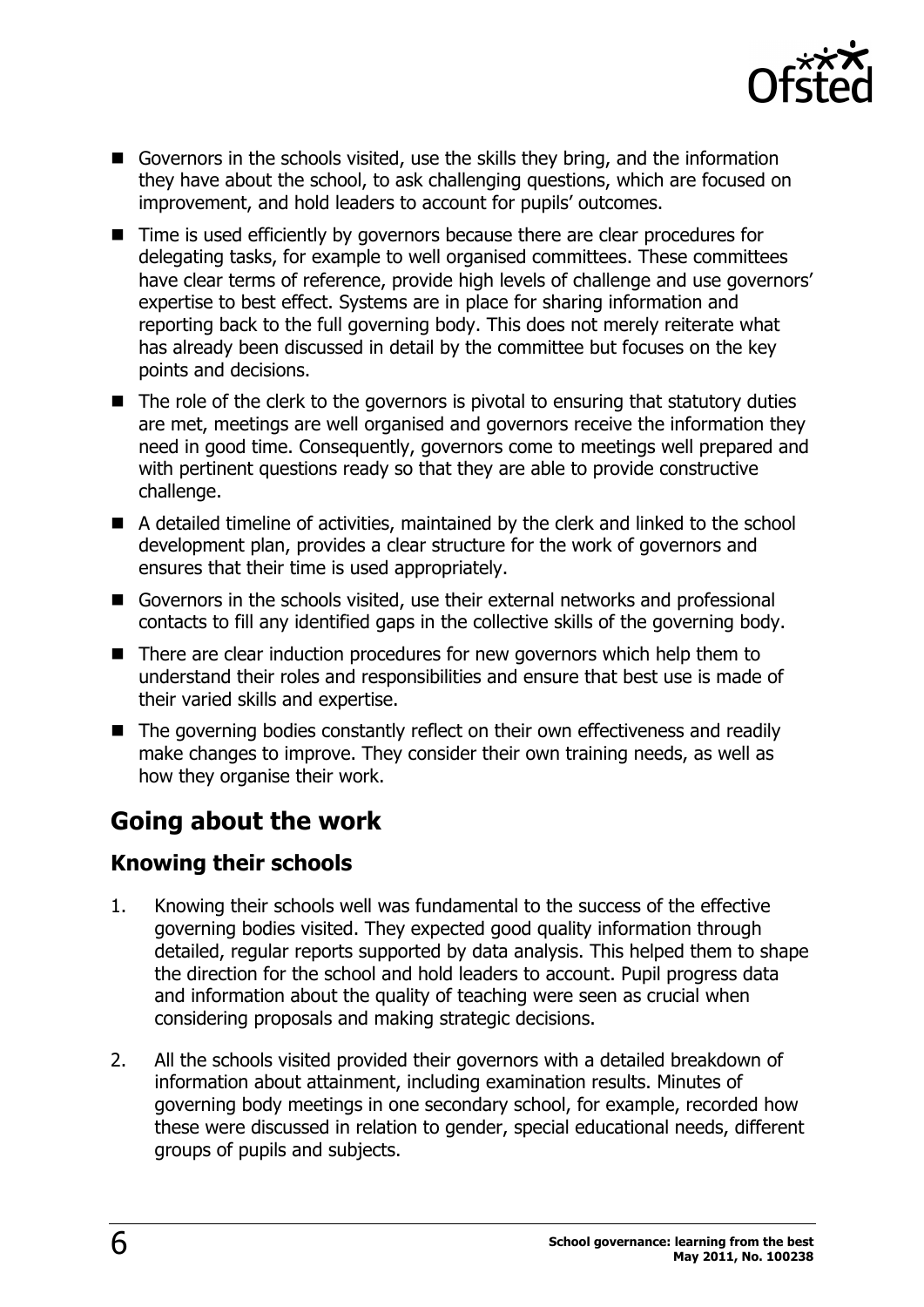

3. Headteachers and staff with particular areas of responsibility systematically provided information to governors in focused, detailed reports. At one special school, subject leader reports followed a common format. It included sections on: recent actions and developments; achievement and standards; personal development and well-being; the quality of provision; leadership and management; and overall effectiveness and efficiency.

> In a secondary school, individual governors were linked to different aspects of the school's work, such attendance and behaviour. These aspects had been identified as needing improvement. In addition staff absence levels were high and this was challenged by governors. Consequently, as well as receiving regular reports from the responsible member of staff, the link governor also received monthly staff and pupil attendance figures. Governors supported the employment of a number of permanent cover supervisors as one means of addressing issues. Pupils pointed out that, as a result, there were fewer supply teachers and reported that this had improved behaviour in lessons.

4. In all the schools visited, staff made presentations to governing bodies and governors, who were then able to ask questions, seek clarification and identify what further information might be required for proposals to be more robust.

> In order to be kept fully up to date, the chair of the governing body at a secondary school asked to be included in the circulation of the minutes of senior leadership team meetings. The information in these minutes gave the chair a clearer perspective of school issues as they arose, the action taken, progress being made, and the impact and outcomes. The chair referred to some items from these minutes in questions at governing body meetings. This helped to give all governors a greater insight into the effectiveness of the school.

- 5. These effective governing bodies did not rely solely on what school leaders and members of staff told them. They sought information from external experts on issues such as the analysis of data, finance, personnel, special educational needs and school improvement. This included, for example, support from their school improvement partner on interpreting performance data. Governors used this external support to gain new perspectives on information provided by the school so that they were confident that their understanding of the school's performance was accurate.
- 6. Governors also visited their schools to talk to staff and pupils and to see the school in action. They used a range of formal and informal visits, including attending school events, conducting 'learning walks' and visiting classrooms. Crucially, effective practice involved a shared understanding of the purpose of the visit, how it was to be conducted and how it was to be reported back to the governing body and school leaders.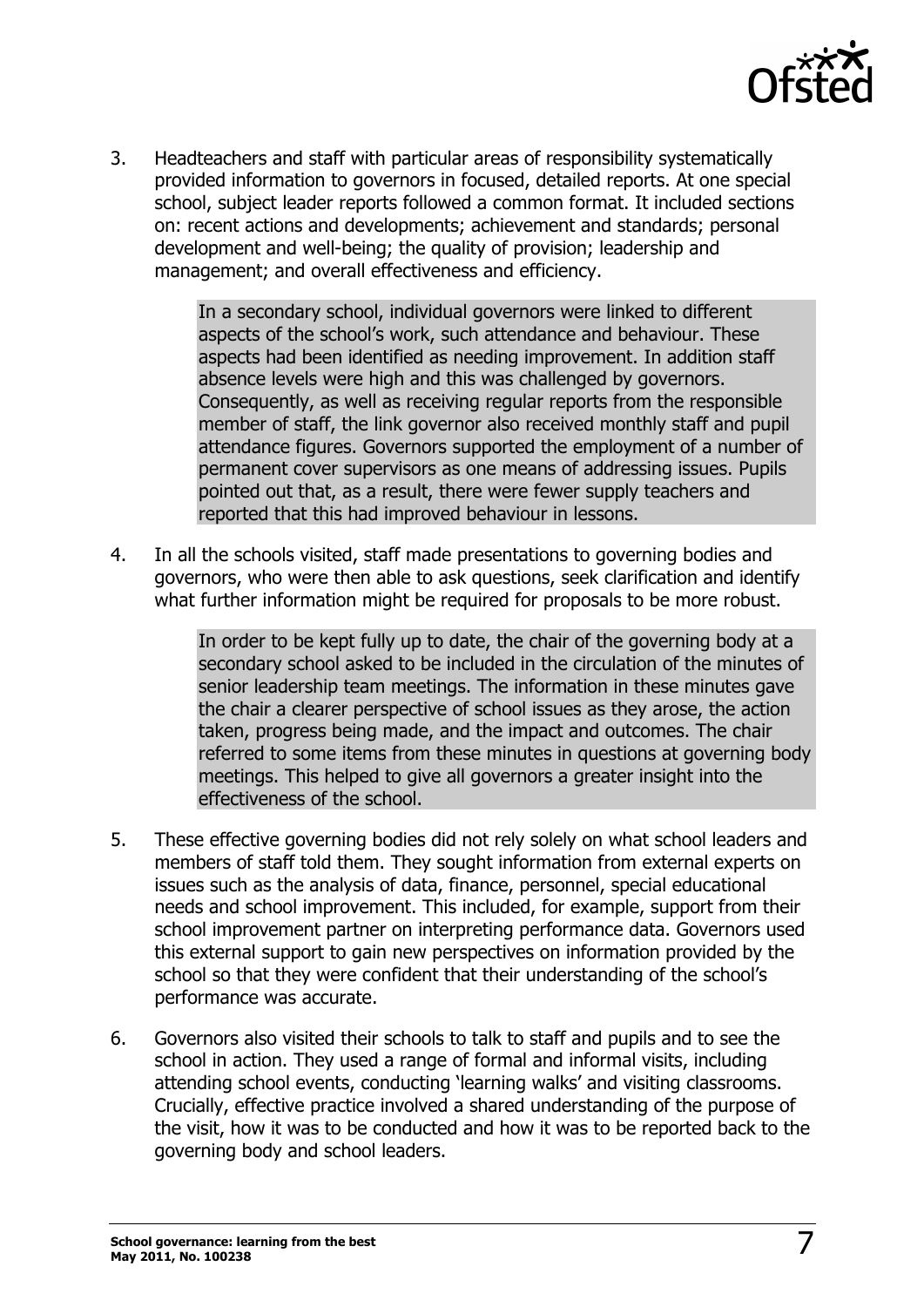

Governors in a primary school adopted a policy for visits which highlighted governors' legal responsibilities and strategic roles, the purpose of the visit, how visits should be arranged and what governors should do after the visit had been completed. This included reporting arrangements using an agreed proforma.

The governors of a special school made paired visits every term. They looked at a particular theme which was linked to the priorities identified in the school development plan, such as information and communication technology. A report was written for other governors on the outcomes of their visit. In this way, all the governors understood the progress being made and where there were barriers to overcome.

- 7. In eight of the 14 schools visited, governors routinely attended lessons to gather first hand information about the school at work. One secondary school, for example, had governor open days three times a year. On these days, pairs of governors visited lessons to talk to pupils and gain a better understanding of their experience of school. Importantly, protocols were explicit and made it clear to staff and governors alike that the visits were not to judge the quality of teaching, because that was the role of the headteacher and the leadership team. Rather, they provided governors with a broader understanding of the context for their work and helped inform their strategic decisions.
- 8. All the governing bodies worked to build productive relationships with parents. Typically, they used the views of parents, pupils and the wider community as another source of information to shape their questions and inform discussions. In one primary school, for example, the governing body designed an annual questionnaire for parents, collated responses and provided parents with feedback. In addition, the governors consulted parents and pupils on a range of issues during the year if the need arose. In another primary school, the governing body received reports from the school council and visited the school regularly to meet with pupils in Key Stage 2. In a third primary school, pupils were invited to attend governing body meetings. In one secondary school, pupils were represented on one of the governor committees, where they presented their ideas and views about the school.
- 9. All the governing bodies in the schools that were visited sought a range of good quality, regular information from a variety of sources to ensure that they had an accurate understanding of the school's strengths and areas for development. This information included:
	- $\blacksquare$  concise, focused reports from the headteacher, heads of departments and subject leaders
	- $\blacksquare$  external reports, for example from the school improvement partner, consultants and accrediting bodies
	- $\blacksquare$  presentations from school staff, pupils and external experts
	- $\blacksquare$  internal performance monitoring information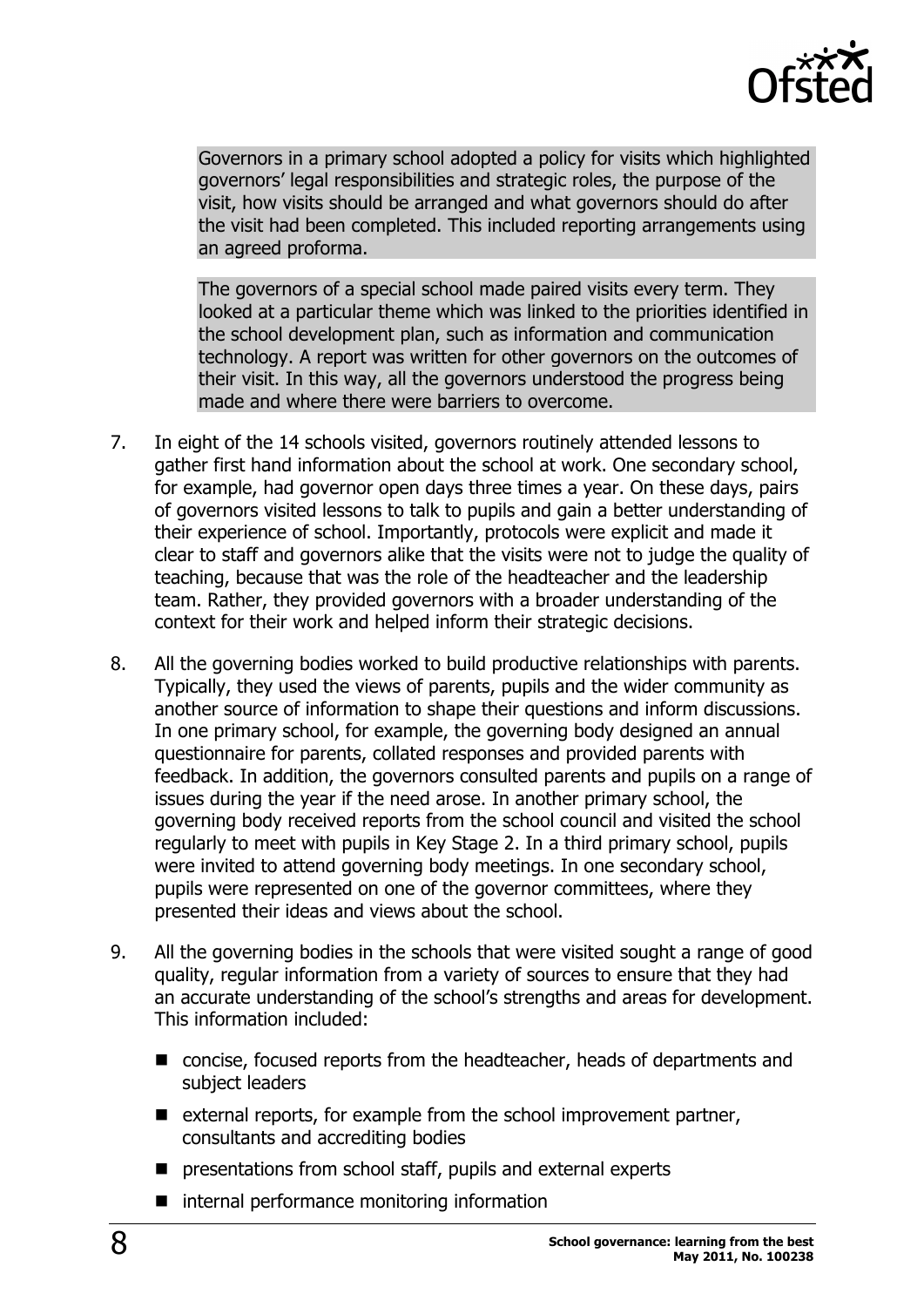

- $\blacksquare$  internal and external analyses of national tests using both benchmarking and comparative information
- school self-evaluation reports
- $\blacksquare$  formal and informal visits to the school
- $\blacksquare$  questionnaires
- $\blacksquare$  discussions with parents, pupils and staff.
- 10. They used the wide range of information they had to help shape the direction of the school by ensuring that the development plan reflected the right priorities and was monitored systematically and effectively.
- 11. The outstanding governing bodies did not shy away from asking questions and confidently sought further information, explanation or clarification as part of their monitoring and decision-making processes. Two key factors underpinned this confident and productive questioning. First, they had a positive relationship with the headteacher and senior leaders. Second, they had an absolutely clear understanding of their different roles and responsibilities.

In one secondary school for example, governors asked four key questions when considering new initiatives and evaluating their impact:

- $\blacksquare$  What will be different for pupils?
- $\blacksquare$  What will be different for parents?
- $\blacksquare$  What will be different for staff?
- $\blacksquare$  What will be different for partners?
- 12. Using information to help shape the direction of the school through a cycle of planning, monitoring and evaluation was common to all the governing bodies visited.

The governing body of a secondary school received subject reports and asked questions such as:

- $\blacksquare$  What systems are in place to enable learning from the success of this course?
- $\blacksquare$  How are teachers supported outside their own specialism?
- $\blacksquare$  How do we know that a resource bank is the best way of supporting teachers outside their specialism?
- $\blacksquare$  How will this department decide on their main focus for improvement next year?
- $\blacksquare$  How do we know that the criteria for deciding are robust?

### **Supporting school leaders**

13. Governors were proud to be part of their schools and saw themselves as advocates for the pupils. Schools were supported very effectively by governors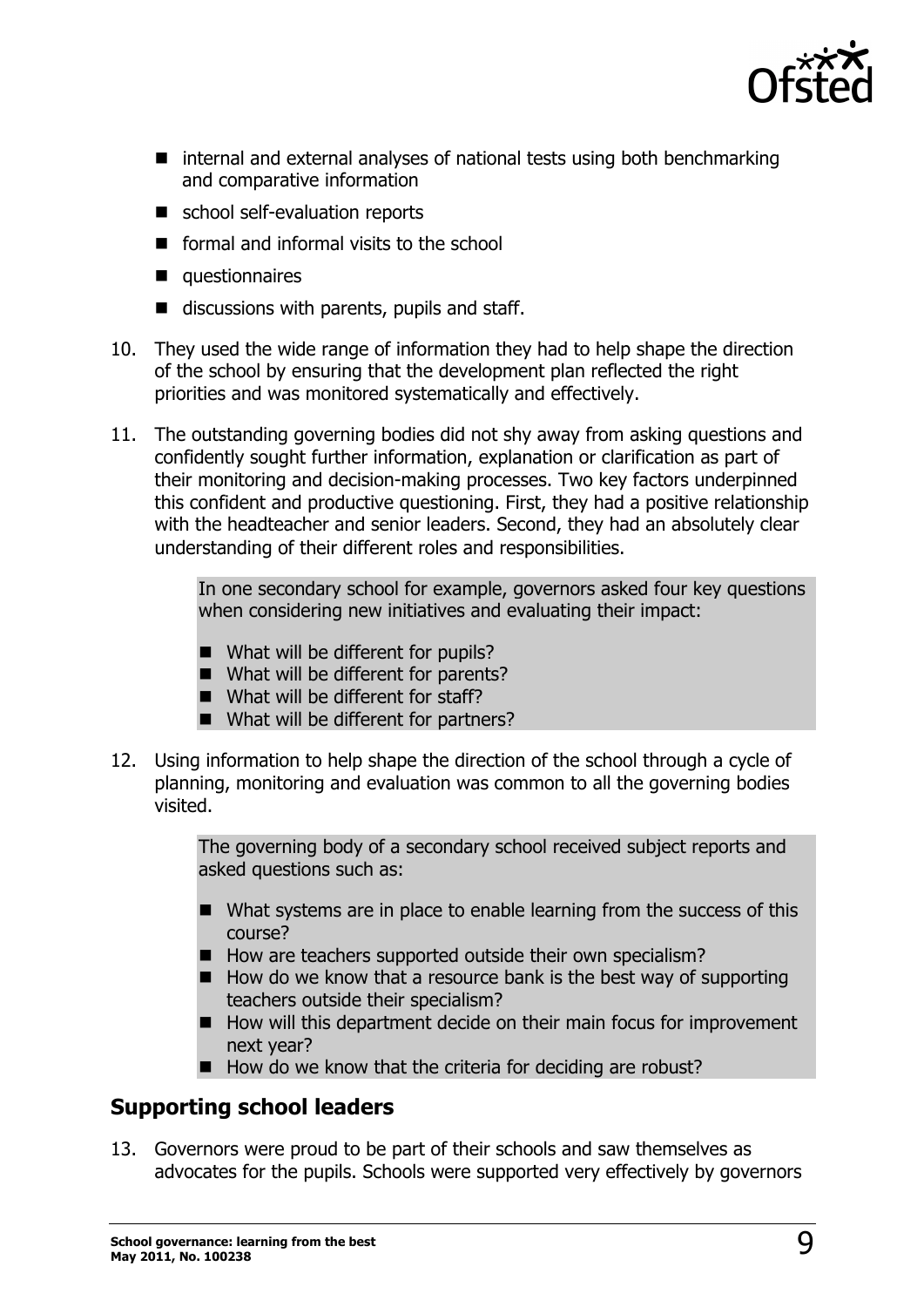

who acted as their champions in the local and wider community, often promoting the school's interests and successes at a local and national level.

The headteacher of a special school heard that a nearby outdoor pursuit facility that was run by the local authority was to be closed. A recent survey, carried out by the governing body, indicated that some parents were not satisfied with the current out-of-school provision on offer. Together the headteacher and governors explored the feasibility of taking over the facility and approached the local authority with plans. They were successful and are in the process of improving the quality of the facility.

- 14. Governors brought a wide range of skills and expertise that they used effectively to support school leaders. For example, governors with experience in personnel used their skills and knowledge to support school leaders dealing with a range of staffing issues. These included supporting leaders who were managing incidents of staff underperformance, addressing high levels of staff absence or reducing staffing levels.
- 15. Financial expertise was used to support school leaders to make difficult resourcing decisions. There were examples in the schools visited of how governors supported the school to secure improved or additional accommodation and resources.

Governors of a special school produced a business case for a new building project based on current and projected pupil numbers. This demonstrated the potential savings that could be made by the local authority by not placing pupils with special educational needs in schools outside the local authority area. Agreement was reached with local decision-makers and the school building is now completed.

- 16. There were other examples of governors supporting school leaders in appointing excellent teachers, including providing training on recruitment, using relevant workplace skills, and being part of staff appointment panels.
- 17. Governors in the schools visited were committed to making sure that all school staff, including the headteachers, were provided with opportunities for relevant professional development. They recognised the benefits of professional development for both the individual members of staff and the work of the school. For example, in a secondary school governors supported professional development that helped the school to retain high-quality members of staff.

The headteacher of a secondary school was initially seconded to the post for six months following an inspection which judged that the school required special measures. Governors supported the new headteacher in taking action to improve the quality of teaching and to reduce the deficit budget quickly. The school made rapid progress and was judged as outstanding in its most recent inspection. The headteacher was appointed as the substantive post-holder and began to support two other schools.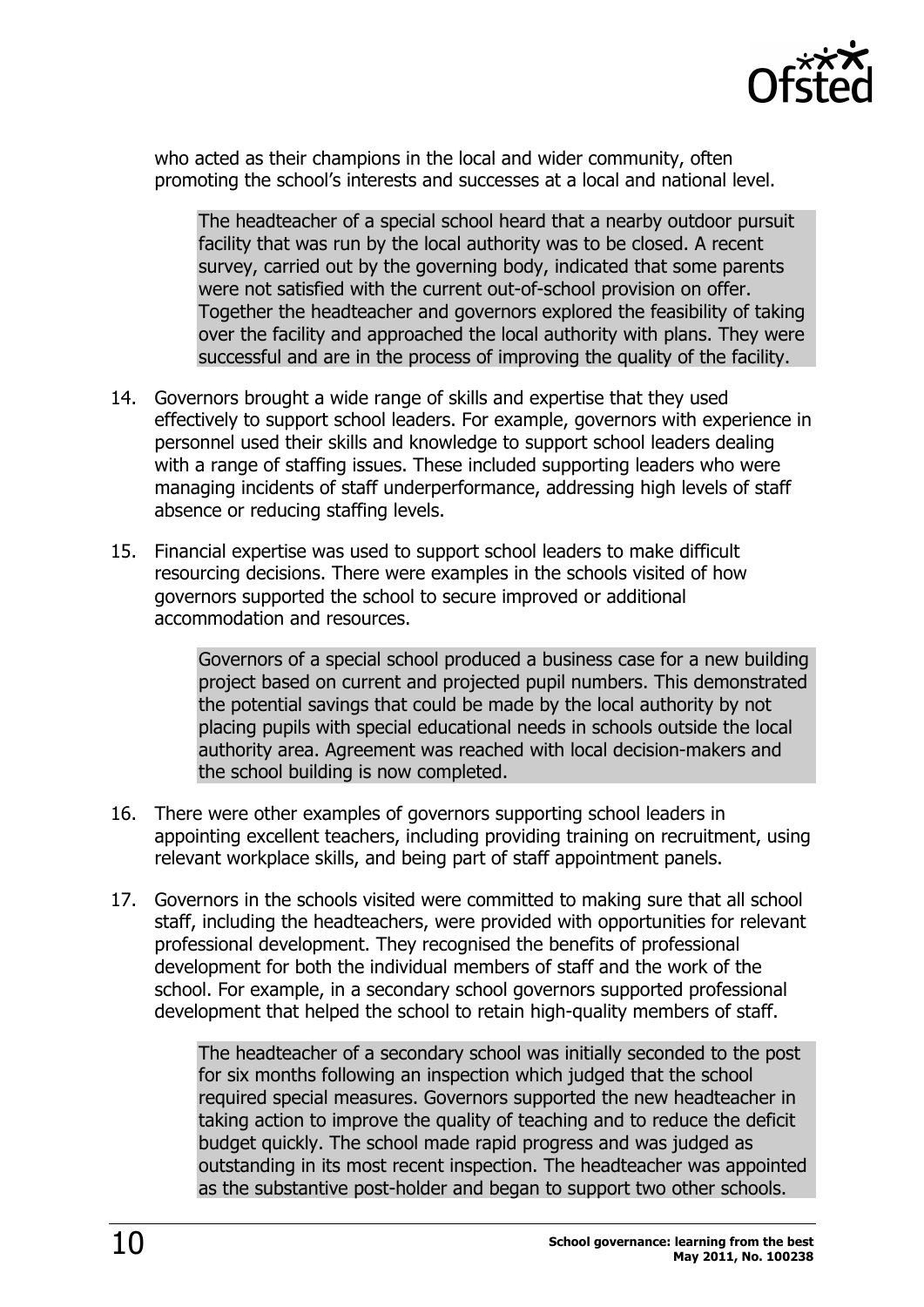

Governors fully endorsed this work with other schools because in their view it both helped other schools and enabled them to retain their excellent headteacher. The headteacher stated that the passion the governors demonstrated for their school, and the support and challenge they provided, had also motivated him to stay.

- 18. Teachers valued the interest that governors showed in their work, which they explained helped to maintain high levels of staff morale. For example, governors who were linked specifically to particular departments, or aspects of a school's work, developed a positive relationship with the member of staff responsible and gained an in-depth knowledge of particular areas of the school's work.
- 19. Positive relationships between the headteacher, the chair of governors and the clerk to the governors were essential to school leaders in feeling supported. These positive relationships were based on open, honest dialogue, a clear understanding of their different roles and responsibilities and a shared commitment to securing the very best provision and outcomes for the pupils.

### **Providing challenge**

- 20. All of the outstanding governing bodies visited struck the right balance between supporting leaders and providing constructive challenge, which holds school leaders to account for the quality of the school's provision and its impact on outcomes for pupils. There were three key elements to getting the balance right:
	- $\blacksquare$  understanding their role and how it complements but differs from that of the headteacher
	- $\blacksquare$  using the knowledge and experience they bring to enhance leadership
	- $\blacksquare$  asking pertinent questions based on the information and knowledge they have about the school.
- 21. A high level of challenge was particularly evident at committee level in the schools visited. Governors served on committees where their knowledge and expertise could be used to best effect. Their expertise, understanding of the school's context, and the school performance information that they received enabled them to ask pertinent and insightful questions.

Following regular reports from heads of department in a secondary school, the governors asked a range of questions about each department, including:

- $\blacksquare$  Is it a contradiction to say that leadership and management are strengths while reporting several areas of inconsistency in the subject?
- Would there be such inconsistencies if the leadership was stronger?
- $\blacksquare$  What does the department consider to be the main factor for the improvement in results this year?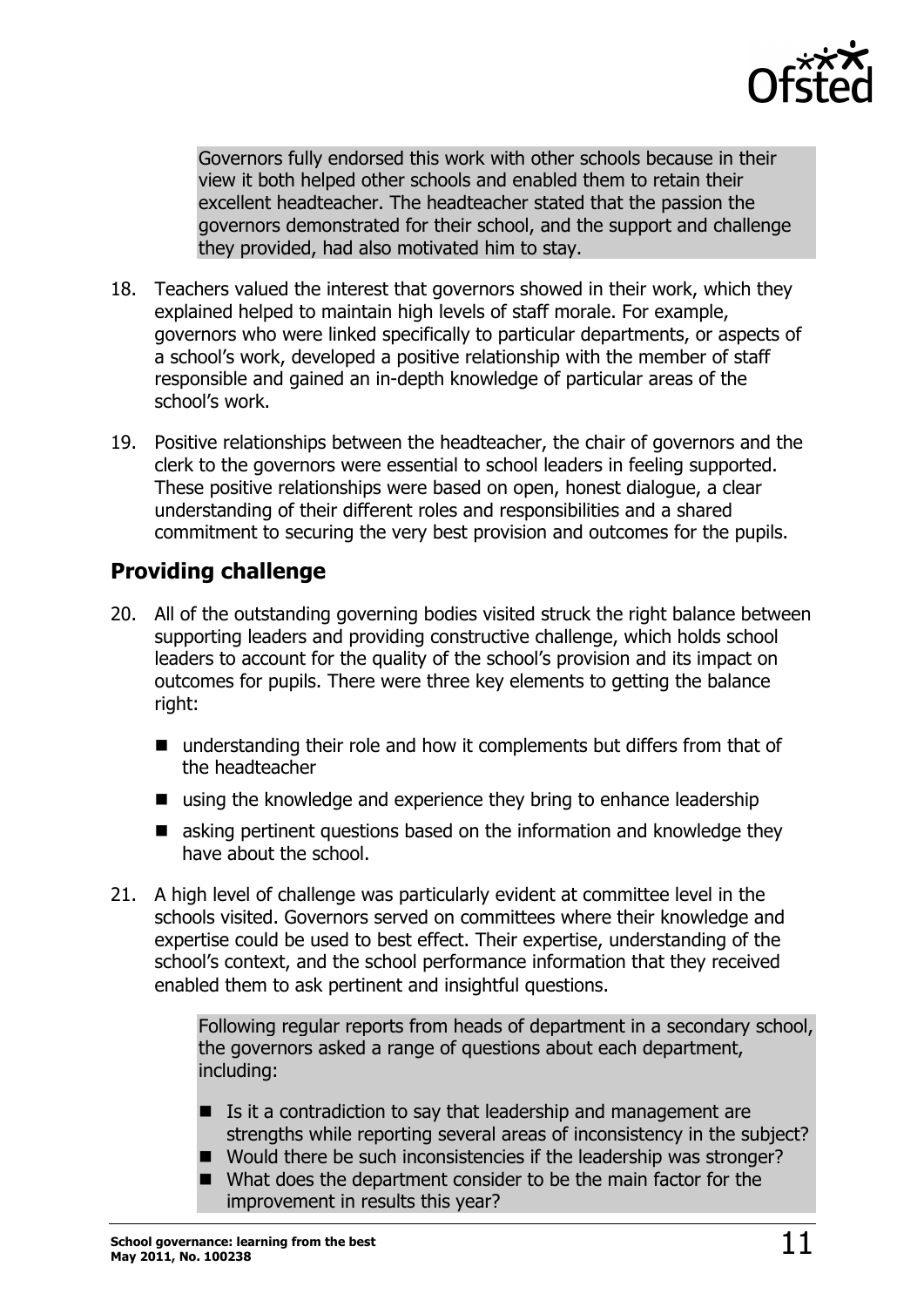

- $\blacksquare$  Could we learn more about the direct impact of our specialism on the motivation and achievements of students?
- $\blacksquare$  Are there any examples of the impact of this subject on the rest of the curriculum?

Governors skilfully used information from different sources to shape their questions and test out the accuracy of their understanding of the school's performance. For example, the governing body of a primary school received reports on the outcomes of lesson observations and analyses of pupils' work written by the school leaders and the school improvement partner. They considered these outcomes when looking at data on pupils' performance and raised questions.

22. All the governing bodies in the schools visited systematically monitored the school's progress towards meeting the agreed targets in the school development plan. An example in one primary school involved teams of staff and governors linked to each priority in the plan. Monitoring progress was commonly undertaken as a regular item at committee meetings. Although a wide range of evidence informed discussions at these meetings, governors asked for more information where it was needed, for example before agreeing to a proposal presented by senior leaders. The ultimate question governors came back to was, 'What difference is this going to make for the pupils and how will we know?'

> How governors' questions challenge leaders and hold them to account was evident in a special school. The governors asked the subject leader what baseline evidence was available before an initiative to improve writing was introduced. They explained that this would be necessary to show impact and that pupils were making better progress.

23. There was evidence that governors in the schools visited also challenged each other. For example, if discussions strayed into operational matters then governors, often the chair of governors, chairs of committees or Trust governors, stepped in to steer the conversation back to a strategic focus.

### **Working efficiently**

- 24. In all the schools visited two factors were key to ensuring that the governing bodies worked systematically and effectively to meet their statutory duties. These were the role of the clerk to the governing body and the delegation of work, for example to a number of core committees.
- 25. The role of the clerk to the governing body was pivotal to the smooth operation of the governing body. As well as fulfilling administrative duties, clerks were a source of guidance and advice for the governing body. Skilful clerks in the schools visited ensured that governors' time was used efficiently and effectively by: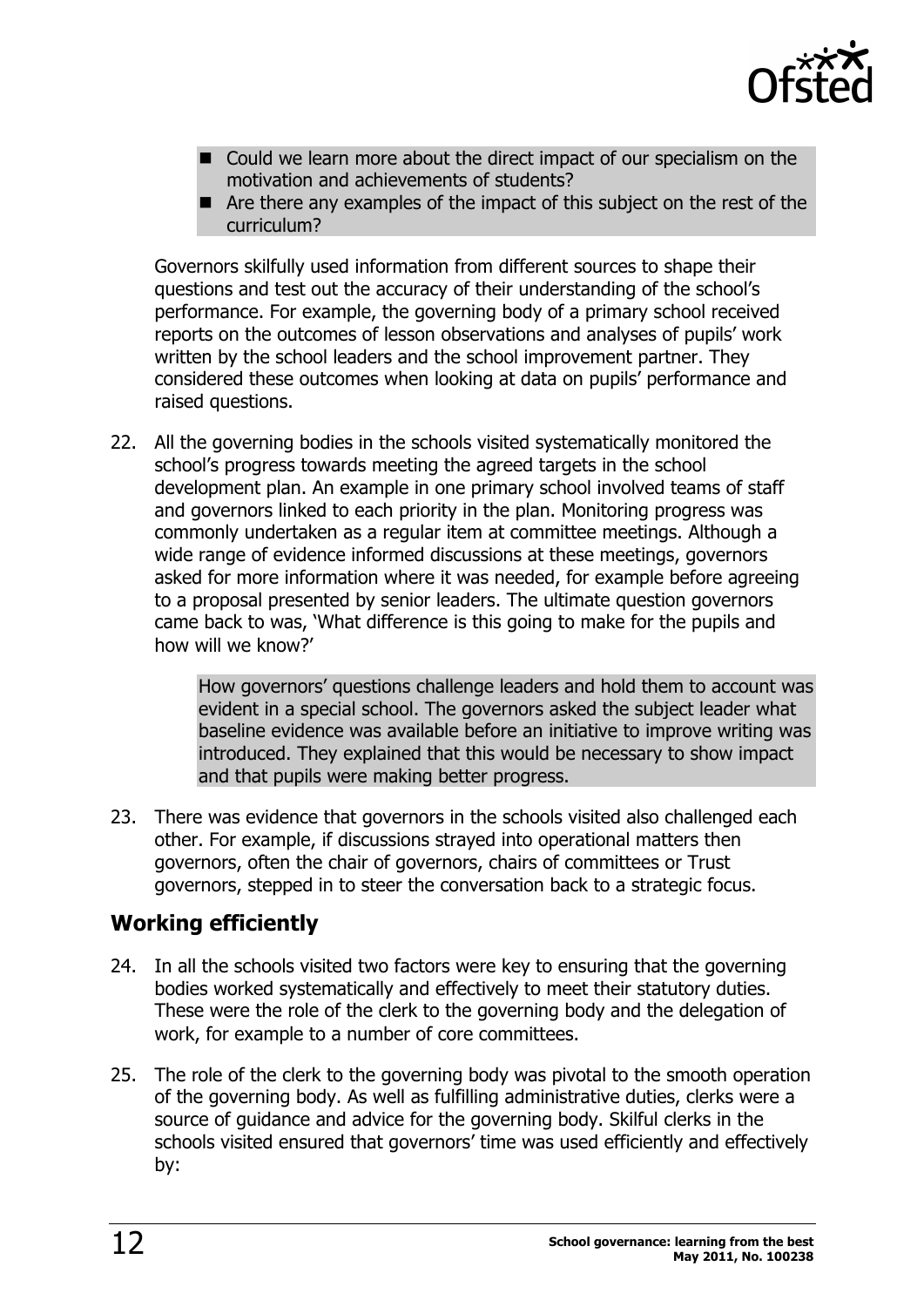

- regularly keeping governors up to date with any changes in legislation or requirements
- $\blacksquare$  circulating minutes and papers for meetings in good time so that governors were well prepared for discussions and questions
- $\blacksquare$  acting as a source of advice and support for governors, particularly new ones
- $\blacksquare$  providing a link between the governing body and the local authority governor services
- $\blacksquare$  disseminating information from other sources such as the Department for Education
- $\blacksquare$  ensuring that action points from meetings were recorded and followed up
- $\blacksquare$  arranging visits and meetings, and notifying governors of relevant school events
- $\blacksquare$  preparing a plan or timeline of governor activities throughout the year and helping the chair to ensure that this schedule was reflected in the agenda for meetings.
- 26. A clear job description for the clerk supported their effectiveness. It ensured that the role, responsibilities and lines of accountability were understood. This was particularly useful where the clerk had another role in the school, for example as the headteacher's personal assistant. Typically, clerks also received regular training and briefings from local authority governor support services.
- 27. Strong teamwork between the headteacher, the chair of the governing body and the clerk was crucial to efficient working. Positive, open relationships, trust, integrity and absolute clarity about their complementary but different roles underpinned this teamwork in all the schools visited. The leadership and management skills of the chair, with the support of the clerk, enabled meetings to run efficiently, stay focused on the agenda and allowed all governors to contribute. As a result, governors, particularly those who were new, felt that their views were valued equally.
- 28. The delegation of work to committees, with clear terms of reference and clarity of purpose, was crucial to ensuring that the work of the governing body was managed well, matched to the needs of the school and distributed to involve all governors appropriately. For example, in a primary and a special school visited, committees were aligned to the school's key priorities in its development plan and reduced in number to just two.
- 29. Committees were typically seen as the 'engine room of governance' where indepth discussions, challenging questions and thorough debate of proposals took place. The skills and knowledge of the chair of a committee were crucial to their success. For example, in one special school, the chair of one of the committees had considerable previous experience of school governance before taking on the role.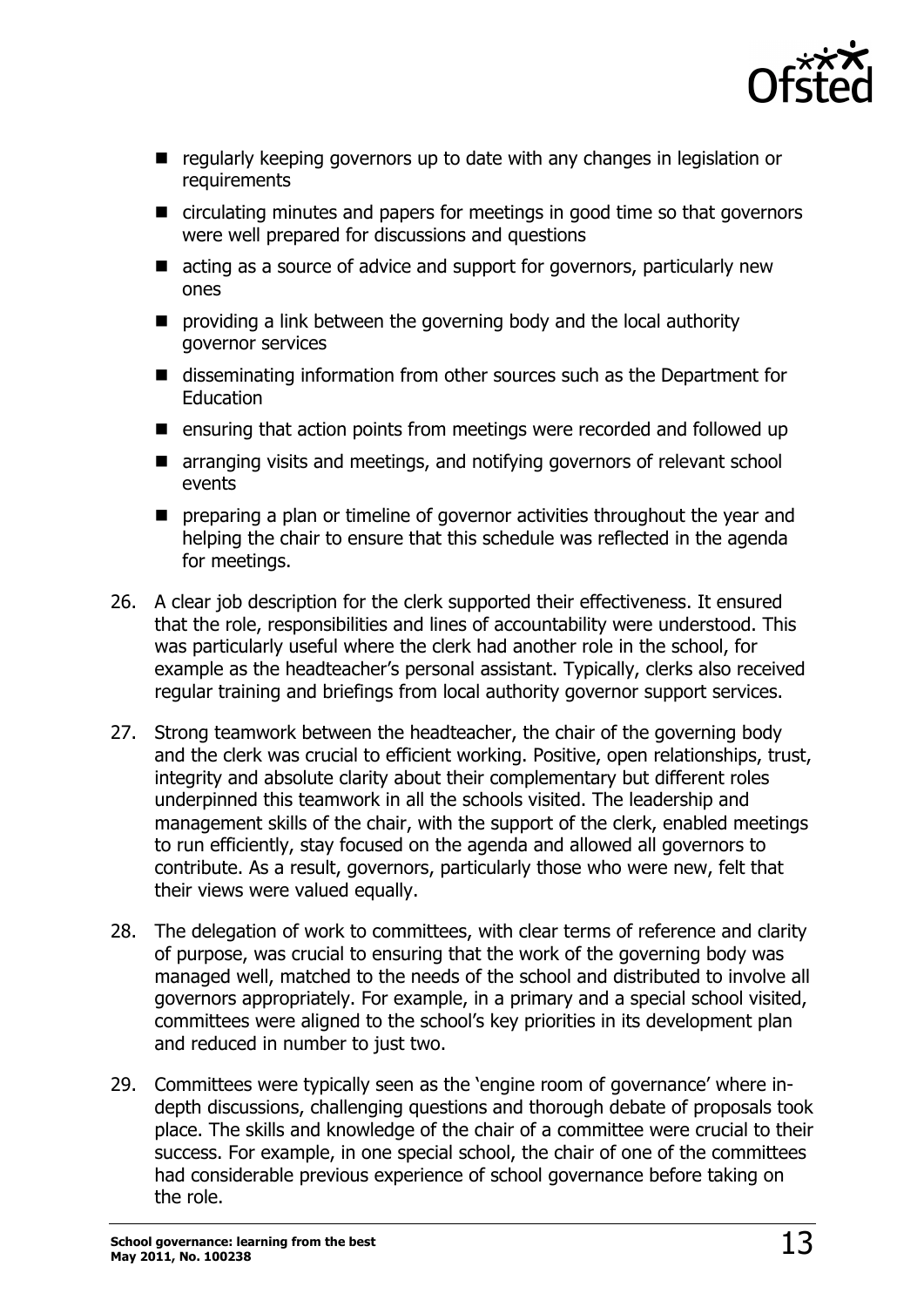

- 30. All the governing bodies had a systematic approach to monitoring and evaluating the progress being made towards meeting targets. Typically, the review of the school development plan was a standing agenda item either for committees, the full governing body or both. Headteacher and staff reports included information about progress with the plan. The information was concise and made readily accessible to governors, for example through a traffic light system of coding. Governors were not only provided with graphs, charts and commentary but were also given an analysis of what the information meant and what questions it raised, and proposals about the next steps to ensure that progress was maintained.
- 31. Importantly, effective reporting by committees to the full governing body meant that time was not spent unnecessarily reiterating what had already been discussed. One secondary school stated that as a result no governing body meeting lasted more than an hour and a half, and some were concluded in an hour.

### **Engaging others**

32. Governing bodies in the schools visited engaged extensively with parents and the wider community to promote the schools' work.

> A secondary school was looking to replace traditional homework with individual learning projects. Governors questioned how this proposal would contribute to maintaining or improving standards and ensure that pupils were challenged and supported to achieve well. The school leaders were asked to provide committee governors with more detailed information about the initiative, an explanation of what skills pupils would develop, and information about how the initiative was going to be monitored and evaluated by the school. The more detailed understanding of the proposal that they gained enabled them to respond to questions raised by parents they spoke to at the school or met in the community.

- 33. Governors communicated with parents in a variety of ways, both formally and informally, so that they could gather their views about the effectiveness of the school. Governors were then able to use this as one of the many sources of information through which they could provide leaders with challenge and support.
- 34. Typically, governors met parents at the start and end of the school day and when they attended school events such as assemblies, open evenings and award ceremonies. These informal opportunities to talk helped parents to know who governors were and something about their role. Governors gained a firsthand understanding of what parents felt that the school did well and what they felt could be improved. For example, in one special school governors attended the half-termly coffee afternoons for parents of each class to meet with them and hear their views.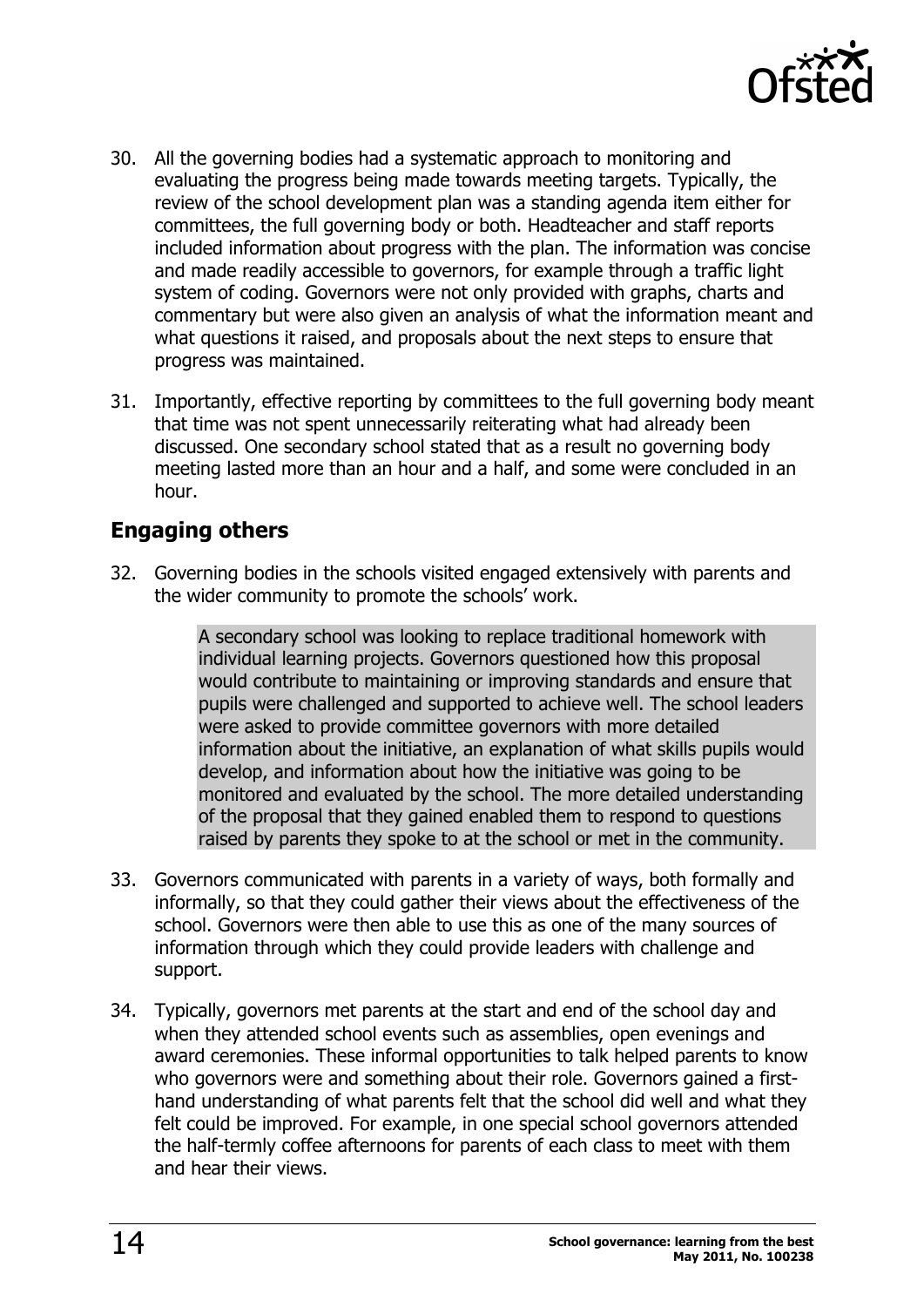

In a special school, there was a governor section on the school website which explained the role of the governing body, who the governors were and what committees they served on. This contributed to the school's ethos of transparent leadership and kept parents informed about the school's governance arrangements. The website was designed and set up by an ex-parent governor who was a community governor and had particular skills in information and communication technology (ICT). In another secondary school, governors made presentations about their work on parents' evenings and open days.

- 35. Questionnaires were commonly used to gather parents' views. Governing bodies in the schools visited were either provided with an analysis of questionnaires that had been designed by the school's senior leaders or developed their own questionnaire for parents. The governing body of one primary school, for example, wrote a letter to parents who responded to their questionnaires so that the parents knew that their views had been heard. If their views could not be acted on, an explanation was given. In a special school, governors compared the results of an annual survey with the results from previous years and saw this information from parents as a 'barometer'. They looked closely at the parents' comments rather than just adding up the numbers of positive and negative responses. They acted on the comments where possible and responded, either in writing or through discussion, to parents who wrote a comment individually.
- 36. All governors shared information with school leaders from the wider community.

Local shopkeepers had indicated to a governor of one secondary school that there were concerns about the behaviour of some pupils in the community. These concerns had not been raised with the school directly. The governor reported back to the headteacher who addressed the situation in several ways. For example, members of staff were sent to monitor the problem areas and there was a focus in assemblies on the importance of good behaviour beyond the school. As a consequence, behaviour improved and the school received thanks from local shops and the bus company. This response has strengthened relationships between the school and the local community.

37. These outstanding governors used their business and wider community links to support the learning experiences of staff and pupils, which included securing additional resources and arranging visits for pupils. For example, in one secondary school, an ICT company was one of the Trust partners.<sup>5</sup> This

j

<sup>&</sup>lt;sup>5</sup> A Trust school is a state-funded foundation school supported by a charitable Trust made up of the school and partners working together for the benefit of the school. More information can be found at www.education.gov.uk/schools/leadership/governance/guidetothelaw/b0065507/gttl/trustschools/definition-trust-school.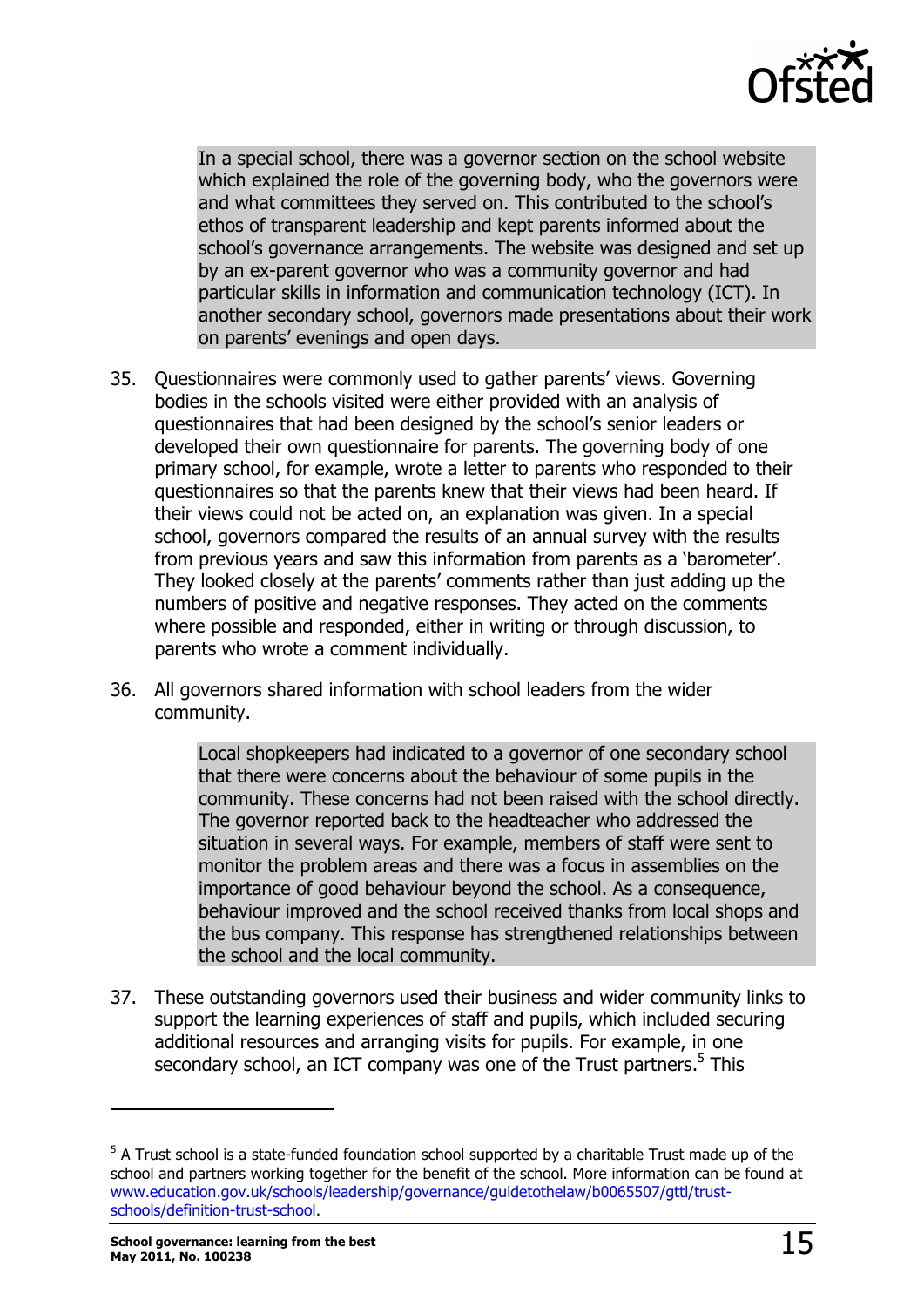

company was able to provide bespoke training in ICT for pupils and staff. In a primary school there were good links with the local church. The vicar was a governor and had encouraged members of the congregation to become volunteers at the school.

38. There was evidence that governors promoted the work of the school by encouraging links with different organisations. For example, a governor of a special school was also a member of a local support group for parents of children with autistic spectrum disorder. The school ran training events on special educational needs for teachers in the locality. Some sessions were provided by specialist external experts. Free places on these courses were offered to members of the support group as a direct result of this link. As a consequence, the work of the school was held in high regard and local families and their children had been provided with additional support advice.

# **Strengthening leadership through governance**

### **Making a difference**

- 39. These effective governing bodies strengthened leadership by:
	- $\blacksquare$  providing an external view and asking questions which challenged school leaders, encouraged alternative solutions to be found or tested proposals before they were adopted
	- $\blacksquare$  having high aspirations for pupils, staff and the wider community
	- $\blacksquare$  approving and monitoring priorities, ensuring policies were focused on the key priorities of teaching and learning, and increasing the pace of improvement
	- $\blacksquare$  supporting the development of leadership potential within the school through effective training and development opportunities
	- $\blacksquare$  using their skills, expertise and external networks to complement those of the school leadership team in improving provision and outcomes for pupils
	- $\blacksquare$  supporting the appointment and retention of the best staff and actions to address underperformance. For example, in two of the secondary schools, governors participated in all senior and middle leadership appointments. One primary school included a governor on the appointment panel for all posts.

### **Recruitment, induction and training**

40. Over half of the governing bodies in the small sample had a full complement of governors at the time of the visits. Five of the remainder had a parent vacancy and one had a local authority vacancy. In one of the schools the governing body had been replaced by an interim executive board (IEB) when the school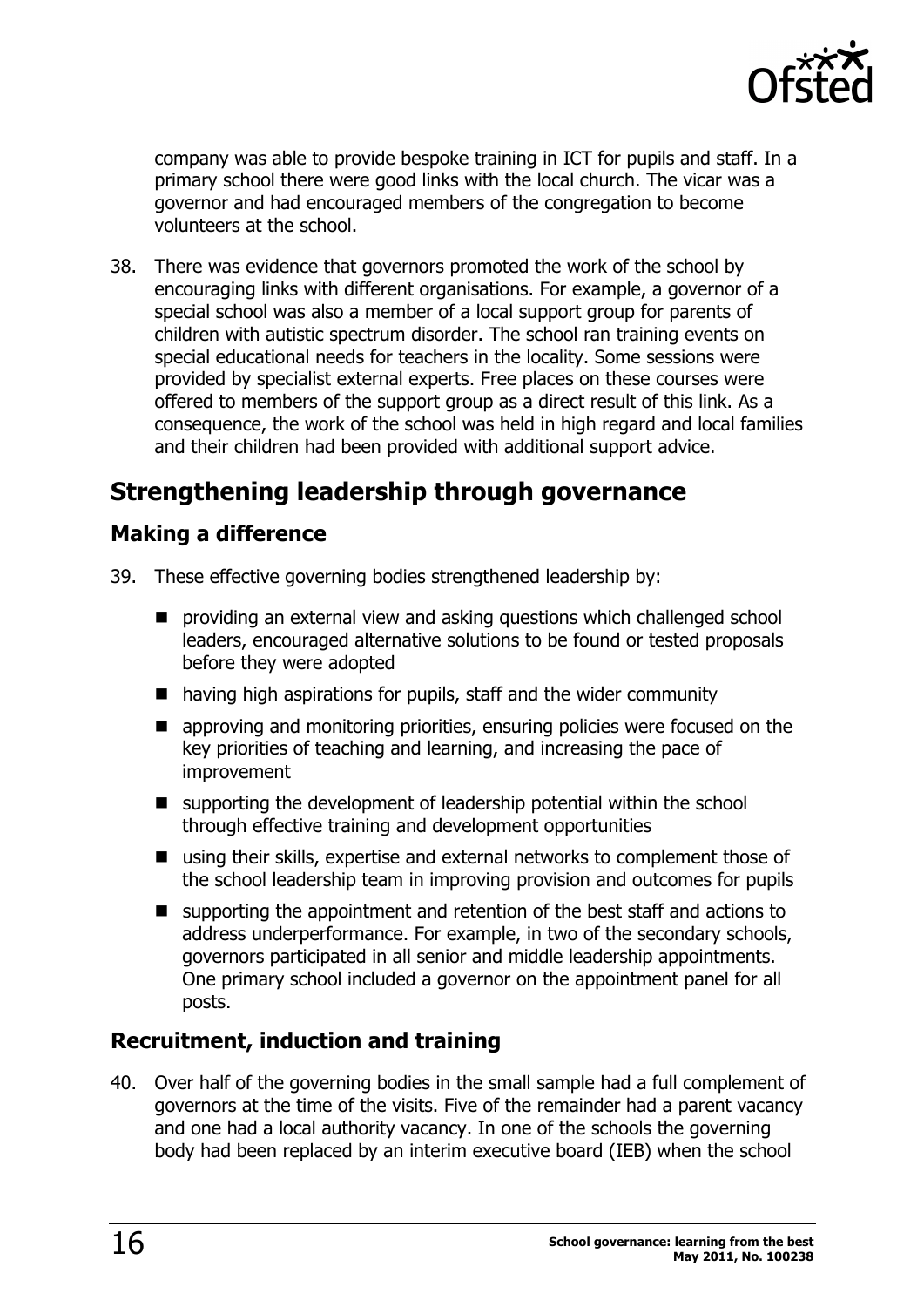

was judged to require special measures in 2007.<sup>6</sup> In December 2009 the school's capacity to improve was judged to be good and governance outstanding. At the time of the inspector's visit, the IEB was implementing a transition plan to move from an IEB to a full governing body.

- 41. No difficulties were reported in recruiting governors in 11 of the 14 schools visited. Those with vacancies were confident that they would be filled. The headteacher of a special school saw changes of governing body membership as positive, bringing in new ideas, skills and expertise. Two secondary schools had experienced difficulties in recruiting parent governors. One reason for the difficulty was that parents felt that they did not have the time to commit to the role. In one of these schools, the size of the governing body had been reviewed and subsequently reduced from 18 to 14, including five parent governors. The number of committees was also reduced to two and the length of meetings restricted to no more than one and a half hours.
- 42. Typically, governors used their external contacts and networks to encourage others to put themselves forward to be governors. Governors who had initially become parent governors often remained on the governing body, for example as a community governor, when their term of office expired and they were no longer eligible to be a parent governor.
- 43. All new governors in the 14 schools visited received some form of induction. Typically new governors were given an induction pack which provided information about the school and explained the roles and responsibilities of governors. In some cases, this information was given to prospective governors to help them decide whether or not they wanted to become governors.
- 44. Attendance at training for new governors, for example, provided by the local authority, was another common feature of the induction process. In two cases, this had been provided in common with other local schools to avoid the difficulties encountered by some governors in travelling long distances across a local authority area.
- 45. More than two thirds of the schools visited held formal meetings for new governors with the headteacher, clerk and the chair of governors to support their induction. Typically these meetings took place before the new governor attended a governing body meeting. It helped to ensure that the new governor understood the protocols and procedures and had an opportunity to ask any questions. Over half of the 14 governing bodies allocated a mentor or buddy to new governors.

j

 $6$  An IEB is appointed by a local authority to govern a school that is causing concern. It is a small, focused group with at least two members appointed for the full period which it is expected to take to turn the school around. More details can be found at:

www.education.gov.uk/schools/leadership/governance/guidetothelaw/b0065507/gttl/concern/ieb/prov isions.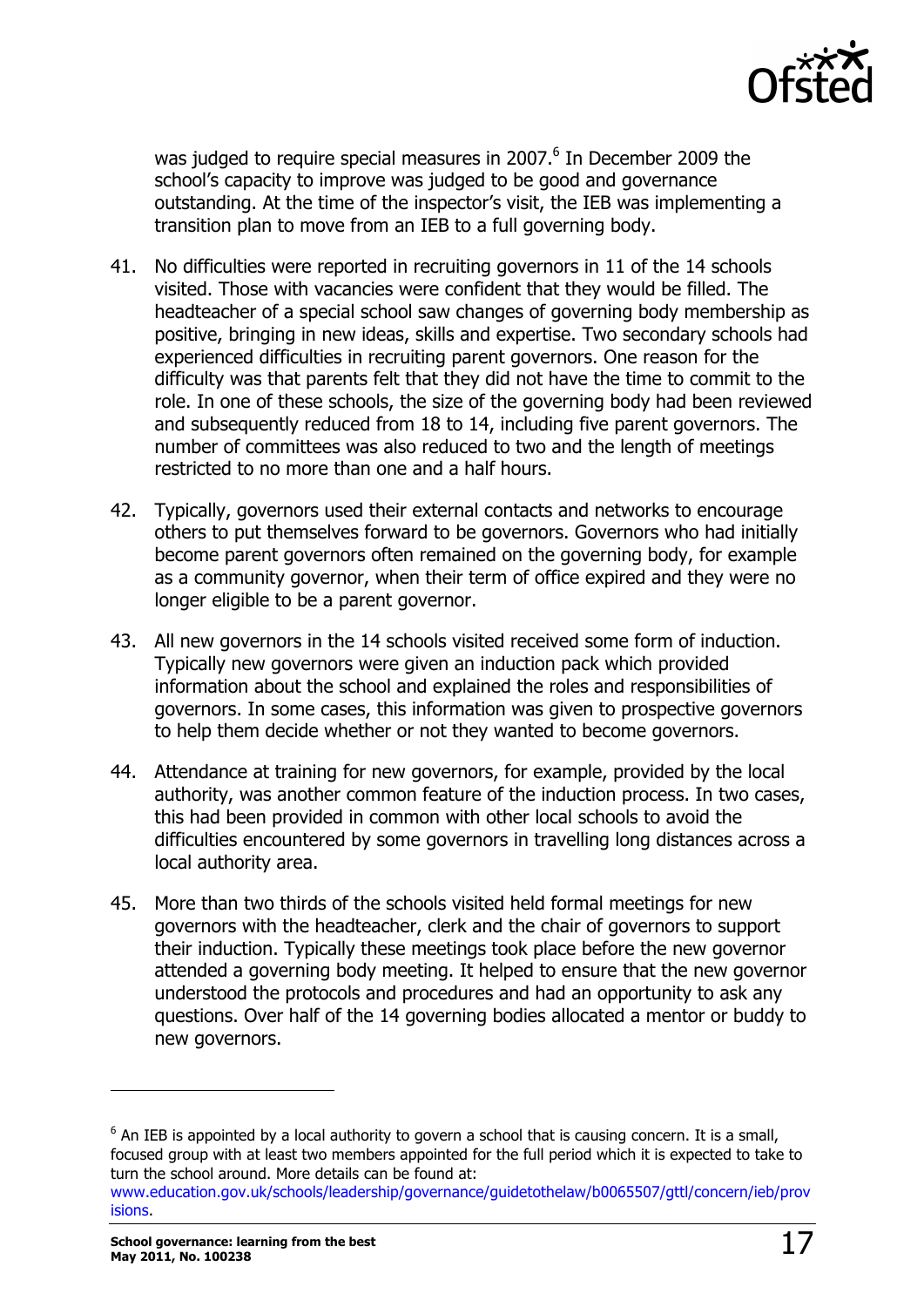

46. Governors in the schools visited undertook training, depending on their other commitments as well as the timing and location of training events, to update their knowledge and skills. In addition to induction training, governors undertook training on subjects such as special educational needs and the use of RAISEonline data.<sup>7</sup> Typically, training was provided by the local authority. In one special school, governors who found it difficult to attend training events in the evening were exploring e-learning opportunities.

### **Governing body self-review**

- 47. All the governing bodies visited challenged their own performance in addition to that of the schools. Robust debates about the effectiveness of governance were common. Where there were opposing views, issues were discussed fully and additional information sought, including from external experts.
- 48. The effectiveness of the governing body structures and committee membership was reviewed routinely. In one primary school, for example, the committee structure and individual governor responsibilities were reviewed annually.

In one secondary school, all governors attended a 'leading together' training event with the senior leadership team. The programme was run by the local authority and involved attending three joint sessions. As a result of this programme, governors identified that they needed to build stronger links with the staff and pupils by acknowledging more overtly what was working well. Subsequently, the nomination of members of staff and pupils for recognition of their achievements was discussed regularly. A personal letter from the chair of the governing body was sent to all those recognised in this way.

- 49. Half of the governing bodies visited had either been supported by local authority materials and/or training, or had used Ofsted's grade descriptors for governance to guide their self-evaluation. Eleven governing bodies had sought advice from the local authority governor support services and school improvement partners to improve their practice. Two governing bodies had used their process of self-review to develop a specific action plan for their own development.
- 50. In just under half of the schools, the effectiveness of the governing body was reviewed regularly and included a clear evaluation of the effect of their decisions on the outcomes for pupils. One secondary school, for example, had identified a day to meet with another governing body of a similar school to compare and benchmark their practice. A question these governing bodies specifically reflected on was, 'What difference have we made?'

j

 $<sup>7</sup>$  RAISEonline provides interactive analysis of schools' and pupils' performance data.</sup> www.ofsted.gov.uk/Ofsted-home/About-us/FAQs/RAISEonline2.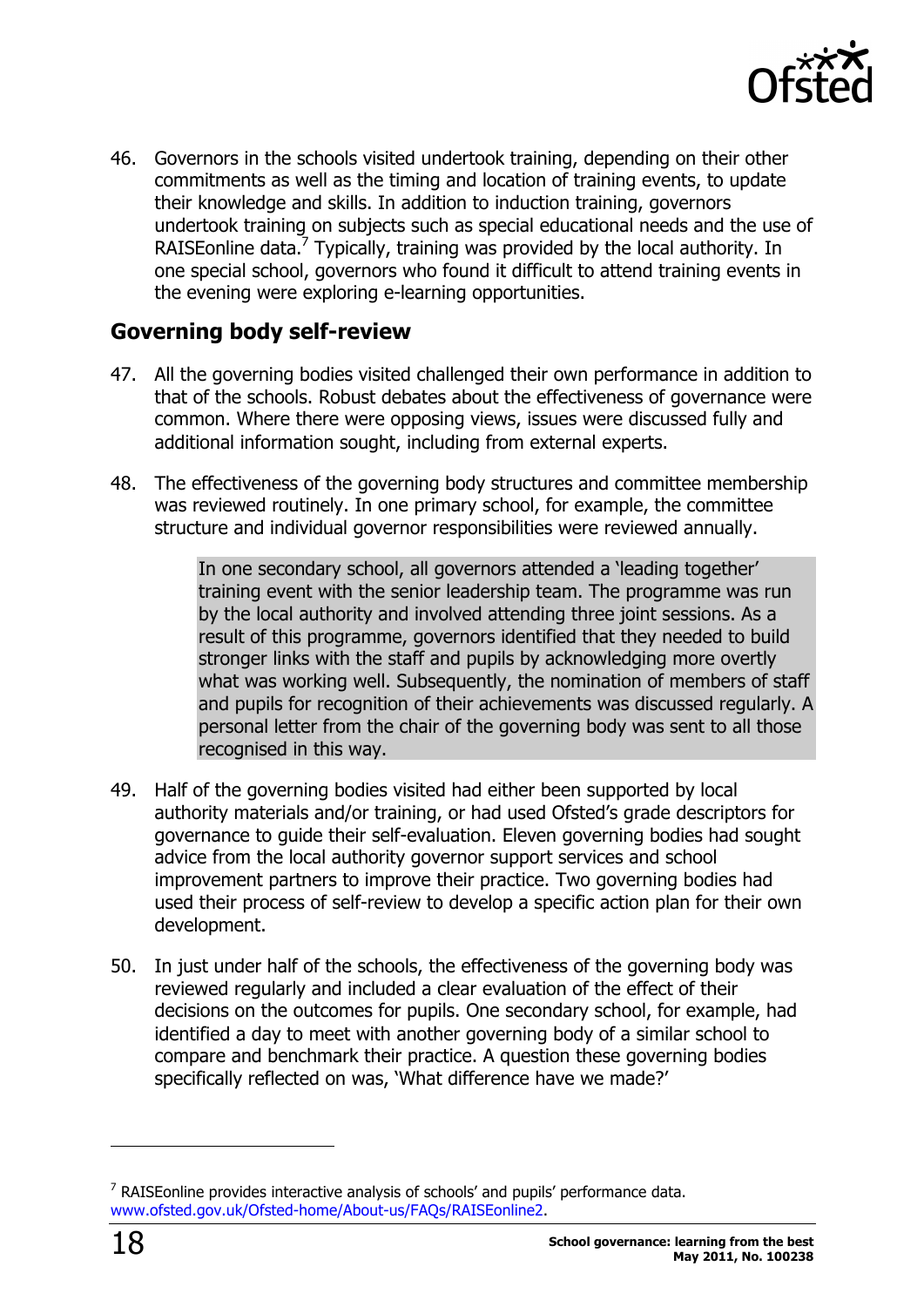

- 51. In another secondary school, the expertise and skills brought by the Trust of tackling underperformance in other schools provided the governing body with a clear structure and framework for improvement. This framework helped the governing body to manage its work efficiently by keeping focused on its core business and not straying into operational and peripheral issues. Experienced governors modelled effective questioning which helped to build other governors' skills and confidence. Governors described how they asked for advice and further information when needed and saw the value of sharing best practice and learning from others.
- 52. In a special school visited, governors had embedded arrangements for selfreview of the effectiveness and impact of the governing body. At their annual 'Away Day', they formally reviewed progress since the last review meeting and set priorities for the long and short term. Governors reviewed the terms of reference and purpose of each of the committees and made changes if appropriate. At each meeting the chair of the governing body and chairs of the committees always asked two questions: 'Why are we doing this?' and 'What are we trying to achieve?'

### **Questions that governors might want to consider**

- 53. The schools visited demonstrated the strong commitment that governors made to their schools and how willingly they gave of their time. They strived for the very best for the pupils and communities that they served. In reflecting on their own effectiveness, other governing bodies might wish to consider asking themselves some key questions. The questions below are offered as a starting point to help governors reflect on the important work that they do.
	- $\blacksquare$  How do we understand our roles and responsibilities and how they differ from those of the headteacher and senior staff?
	- $\blacksquare$  What do we know about the achievement of pupils and the quality of teaching in the school?
	- $\blacksquare$  How do we know that the information we have about our school is robust and accurate?
	- How do we provide the right balance of professional support and challenge for the headteacher and senior staff to help them improve the school's effectiveness?
	- $\blacksquare$  How do we use our time efficiently?
	- $\blacksquare$  How do we make best use of the skills and expertise of all members of the governing body?
	- $\blacksquare$  How do we know that the governing body is as effective as possible and could we do things better?
	- $\blacksquare$  How do we review our own performance regularly?
	- $\blacksquare$  How do we plan our training and development?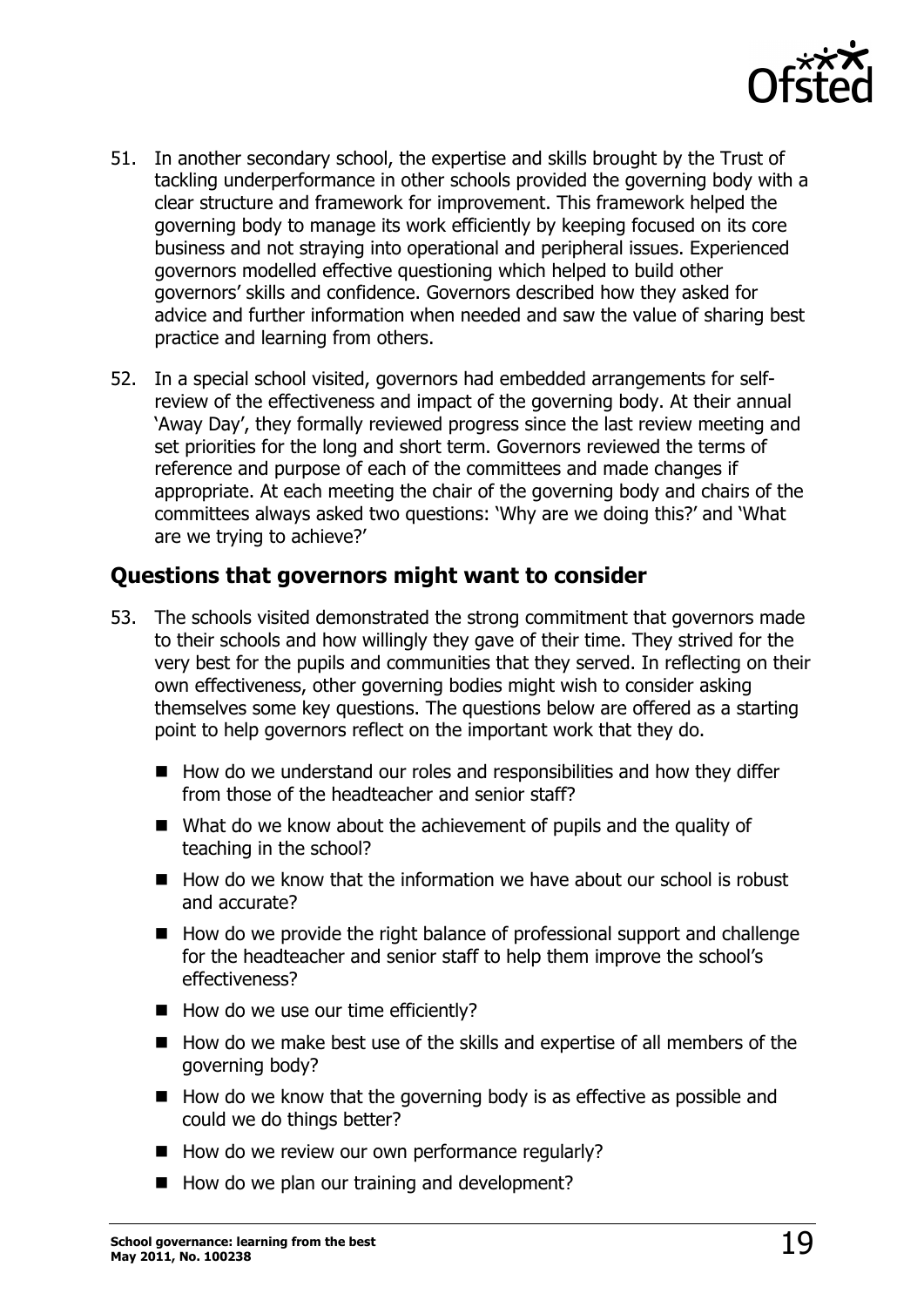

- Do we consider what might be needed when governors leave? How do we ensure we still continue to have the necessary skills and knowledge?
- How do we ensure that members of our governing body are prepared to step into important roles such as the chair of the governing body and chairs of committees?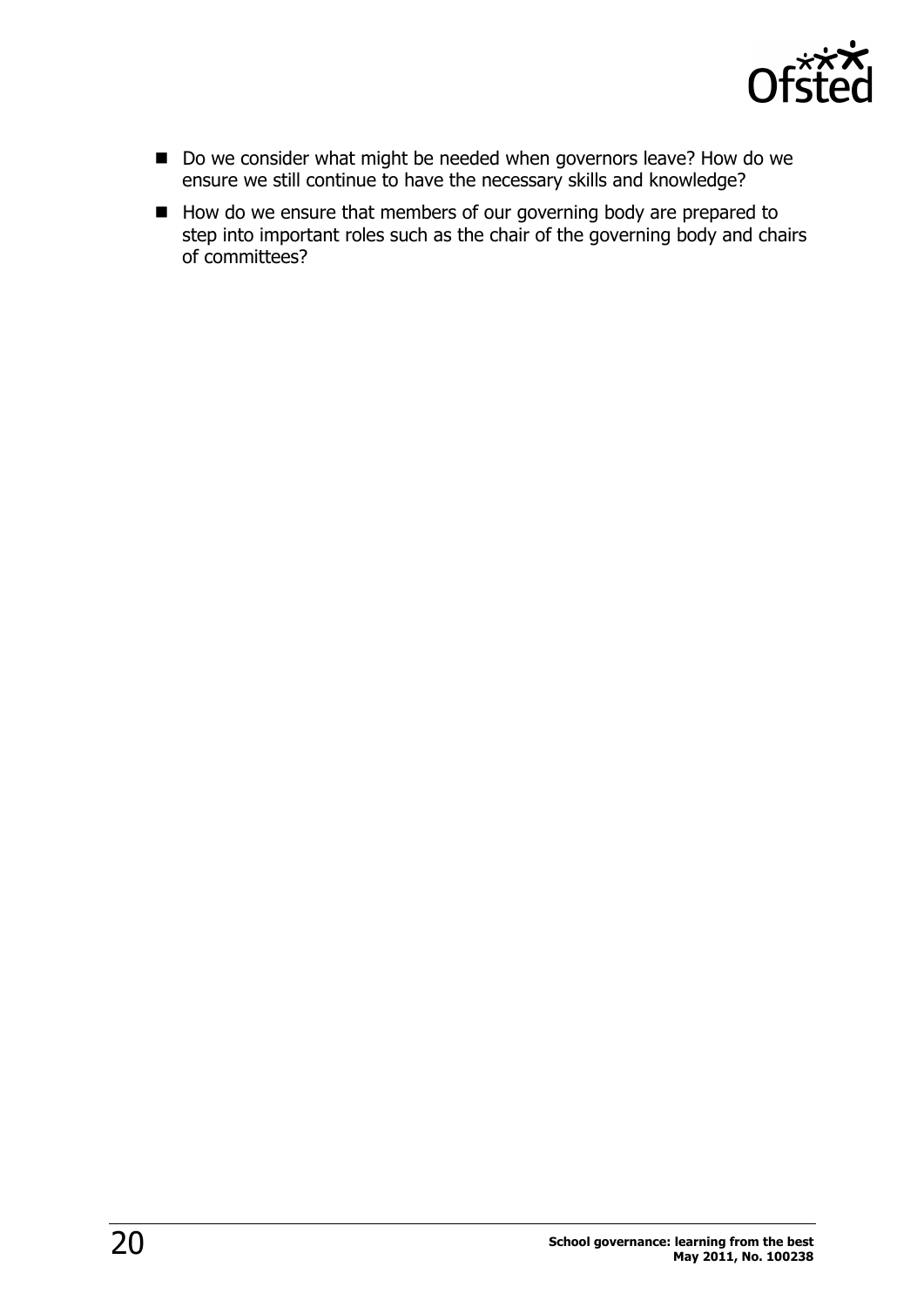

# **Notes**

In November 2010 inspectors visited 14 schools (five primary, six secondary and three special schools). These were selected from primary, secondary and special schools in varying geographical locations where governance was judged outstanding in inspections conducted in the academic year 2009/10. The governance judgement, prior to the most recent inspection, varied in the 14 sampled schools from inadequate to outstanding so that the governance journey to sustaining excellence could be explored.

During the visits in November 2010, inspectors held discussions with a range of governors, including the chair of the governing body and chairs of committees, the headteacher and the clerk to the governing body. Other meetings were included where appropriate, with pupils, senior leaders and the school improvement partner. Documentation considered included minutes of governor meetings, terms of reference, reports to and by governors, and governor handbooks. The main emphasis in making the visits was to collect evidence about what makes governance outstanding.

# **Further information**

# **Publications by Ofsted**

Twenty outstanding primary schools: excelling against the odds (090170), Ofsted, 2009; www.ofsted.gov.uk/publications/090170.

Twelve outstanding secondary schools: excelling against the odds (080240), Ofsted, 2009; www.ofsted.gov.uk/publications/080240.

Twelve outstanding special schools: excelling through inclusion (090171), Ofsted, 2009; www.ofsted.gov.uk/publications/090171.

### **Websites**

Further information about the role of school governors can be found at: Department for Education www.education.gov.uk/schools/leadership/governance/guidetothelaw/b0065507/gttl/ concern/ieb/provisions.

School Governors' One-Stop Shop www.sgoss.org.uk.

National Governors' Association www.nga.org.uk.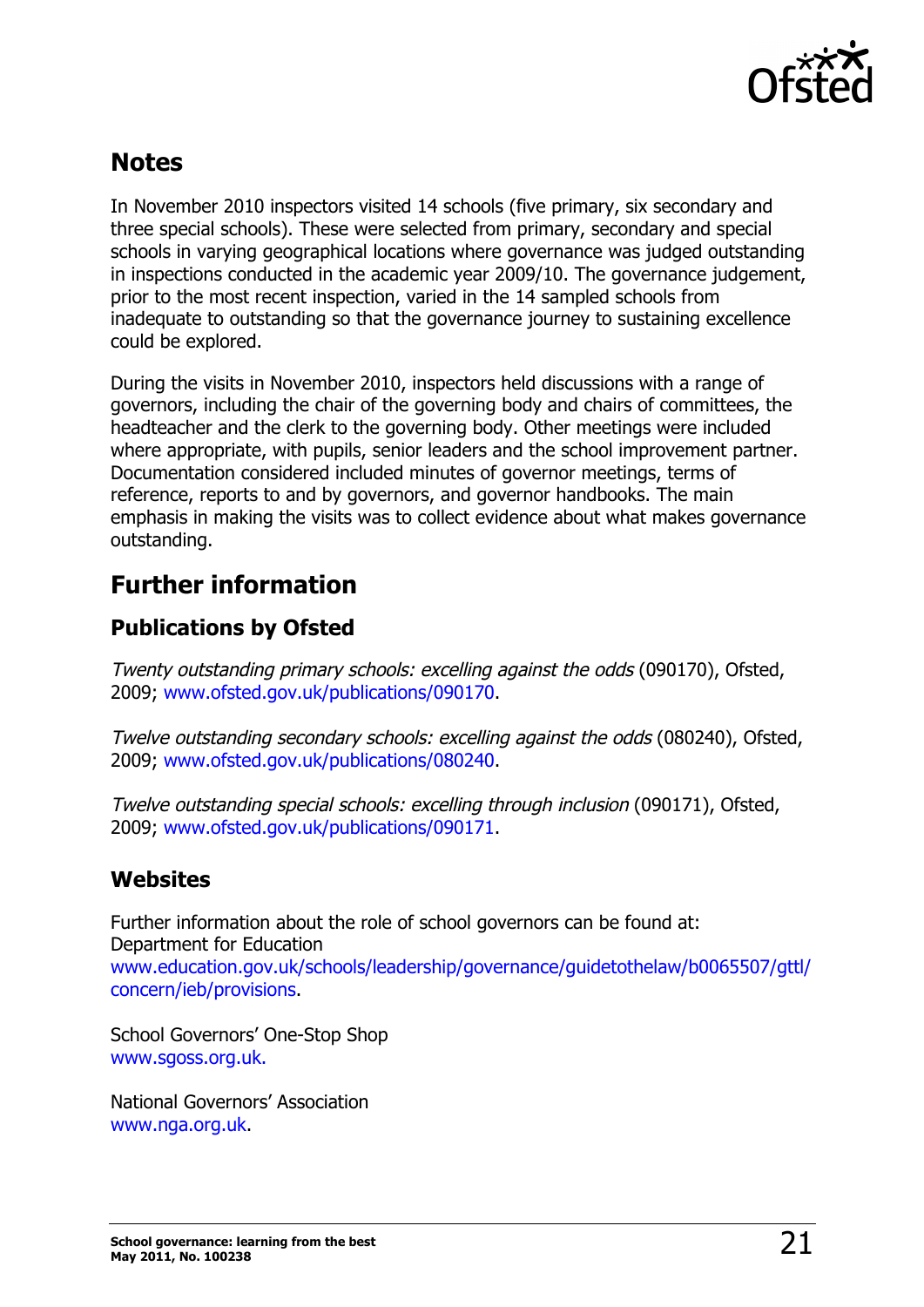

## **Annex: The governing bodies, their context and some approaches taken**

### **Boyne Hill Church of England Infant and Nursery School, Windsor and Maidenhead**

The school is located in a multi-ethnic community. A substantial proportion of the pupils use English as an additional language. The governors have a high profile in the school; they are well known to staff, pupils and parents and operate as a closeknit team.

A clear, shared view of their roles and responsibilities, and high expectations of their effectiveness have been developed and established during the past five years. The governing body used its wider networks to recruit new governors from the local community. This shared view and active recruitment were key factors in sustaining outstanding governance.

A well-managed and efficient committee structure made the best possible use of time. The delegation of specific responsibilities for monitoring and evaluating the work of the school to working groups and individual governors was closely aligned to the school's improvement priorities. Sharply focused minutes from governing body meetings identified precise actions and arrangements for monitoring and informed further improvement planning.

Governors made a significant contribution to the effectiveness of the school's engagement with parents and carers. The responsiveness and approachability of governors were valued strongly by parents. Governors recognised the challenge of communicating with parents in a school where 21 languages were spoken and many ethnicities, religions and cultures were represented. They regularly talked to parents in the playground and welcomed them into the school to celebrate their children's work and achievements, for example, in contributing to creating a new vision statement for the school. Through this informal contact, parents were encouraged to run clubs and attend workshops and meetings about their children's learning.

Governors also invested considerable time and commitment to ensuring that the views of parents on their children's learning and well-being were heard. These views were then taken into account and used to identify priorities for improvement in a more formal way. Governors took responsibility for devising questionnaires that were written in plain and accessible English which could be translated if necessary. The questionnaires were sent out annually with pupils' reports and whenever a need to consult parents was identified during the year. All responses were read and noted. Parents recognised when things happened as a result of their feedback. The prompt response from governors made parents more inclined to engage further with the school, which was evidenced in their high response rates.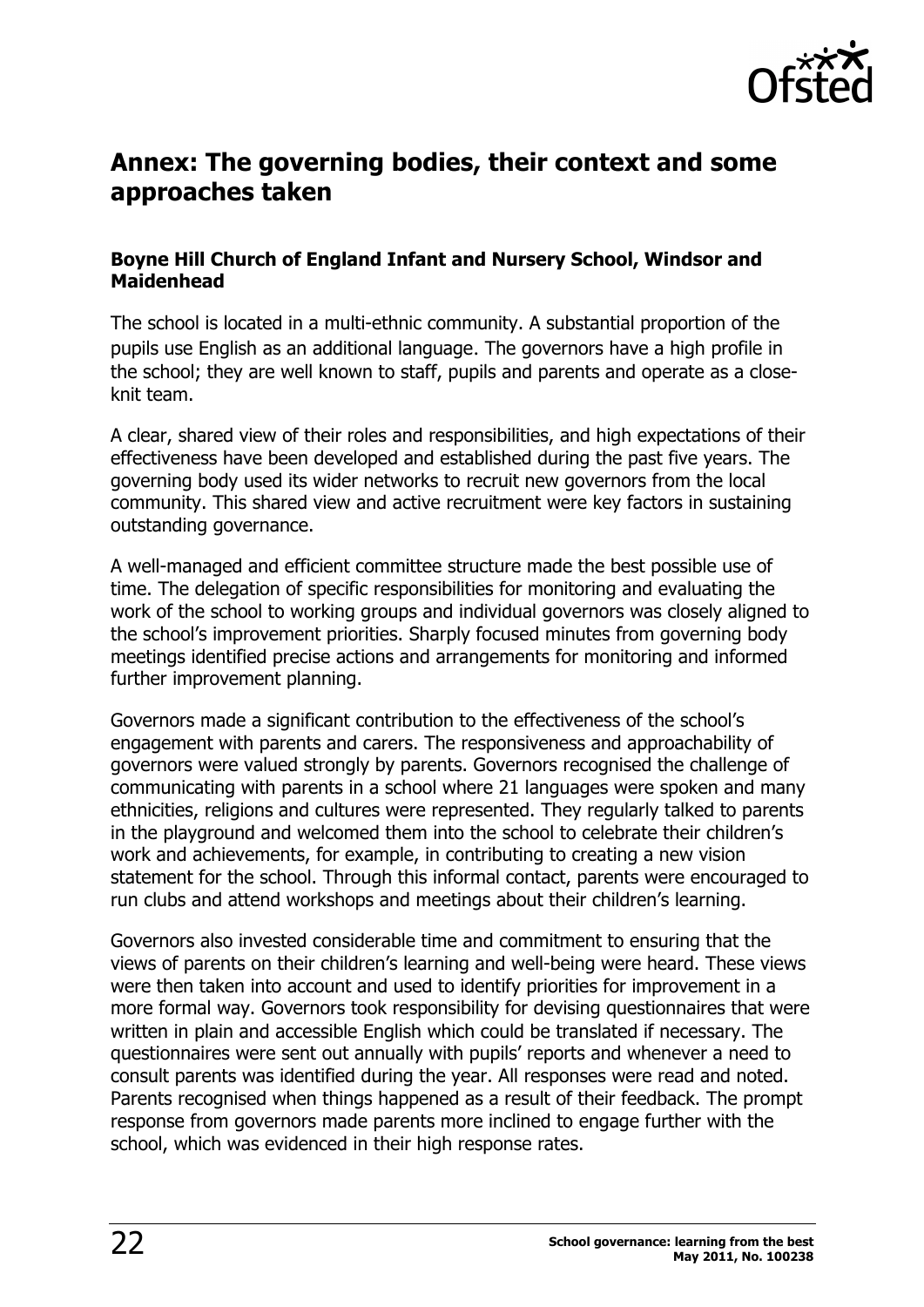

#### **Danecourt Community School, Medway**

Danecourt is a primary special school. The school was originally designated for pupils with moderate learning difficulties but is increasingly catering for those with severe learning difficulties and more complex needs. Since 2004, it has had a designated unit for pupils with severe autistic spectrum disorders that has increased in size.

The development of a programme to create individualised learning experiences for autistic children demonstrated the highly effective levels of governor challenge and support for the school. The headteacher had identified that provision for the growing numbers of pupils with autism was an area for development. Two teachers attended a one-day training course on a programme that used the Applied Behavioural Analysis (ABA) approach. They presented the headteacher with a proposal to trial this approach with a small group of autistic pupils. They explained the rationale fully and drew up a detailed proposal for a small-scale trial. The headteacher shared this development with the governing body.

The governing body agreed that members of the curriculum committee would receive a presentation from the teacher leading the initiative. The teacher prepared detailed briefing papers for the meeting and drew up an action plan for the implementation of the pilot. The clerk ensured that the papers were sent out well before the meeting so that governors had time to read them and think through the questions they wished to raise. They asked pertinent questions, made requests for tracking data to be provided to them and sought assurances that the well-being of staff would be considered when implementing the changes. The governors asked for a year's worth of data to be used to project results which they challenged knowledgably. The teacher reported finding the challenge of the governing body useful rather than threatening because it helped her to evaluate the rationale for change and consider its effectiveness.

A date was set for the teacher to return to report to the committee on progress in implementing the trial. Tracking data indicated that the trial had been a success and the programme was then gradually extended for all the autistic pupils. A few months later, governors visited classrooms to monitor its implementation. The modified provision for autistic pupils was recognised as effective in the school's inspection in October 2009.

#### **Debden Park High School, Essex**

Debden Park High School is a specialist performing arts school, serving an urban area which contains pockets of deprivation. The school is part of the Kemnal Academies Trust and is actively involved in a partnership with local schools.

The school was judged to require special measures in January 2007. Leadership and governance were inadequate and the school had a deficit budget. The Trust was asked by the local authority to provide support to the school, which began in March 2007. A period of significant change followed, including a change of headteacher and a new chair of the governing body. Improvement was rapid and the school was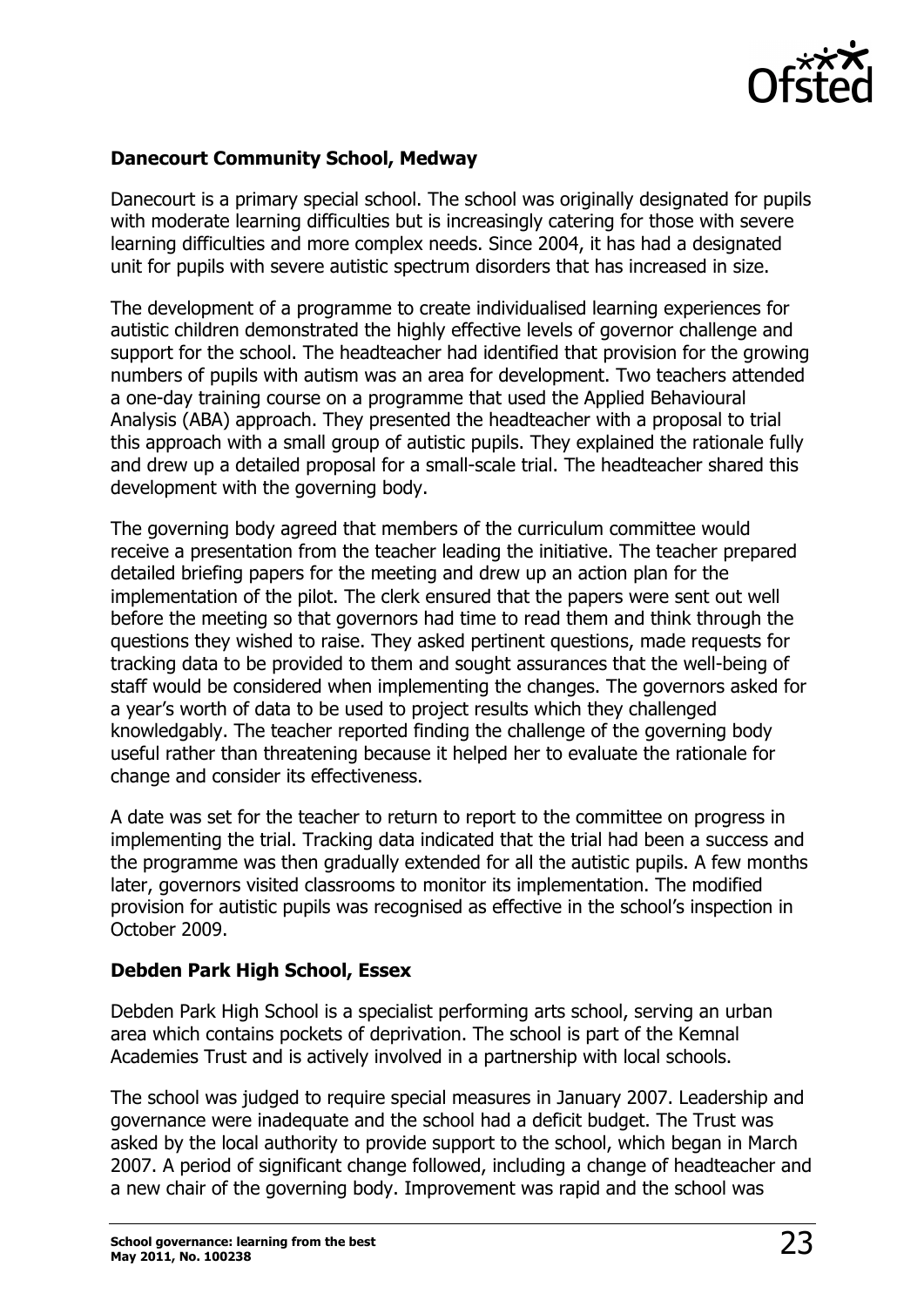

removed from special measures in October 2007. The substantive headteacher initially joined the school on a six-month secondment from the Trust. Key tasks for the new leadership were to build governors' trust, provide them with accurate information about the school's performance, and establish systems and structures which used time effectively and helped governors to maintain a clear focus on improvement.

Two governors from the Trust brought with them a wealth of experience and expertise in school improvement. They used this to work with the governing body. They demonstrated how to use information that the school provided to ask insightful questions. Governors were provided with a wide range of information about the school's performance, which was presented in a way that was easily accessible to them. Each governor was linked to a specific aspect of the school's work, such as ensuring high levels of pupil attendance. Governors were also linked to a named member of staff who had responsibility for an aspect of the school's work, and a process of regular reporting was established between the two. Reports were then discussed at committee meetings and reported back to the full governing body.

The meeting structure was also streamlined. Two committees, one focused on resources and the other on educational standards, were established. Each had clear terms of reference and a timeline of events throughout the year to ensure that all their statutory duties were met. Meetings were agenda-driven, had a clear focus and were conducted in a business-like way so were not too long. This way of working ensured that governors understood their strategic role and did not stray into operational matters. They understood their roles and responsibilties because there were clear induction procedures. All governors were provided with a governor handbook and there was an initial meeting for new governors with the headteacher, chair of governors and clerk.

Expectations were made explicit. Minutes of meetings recorded challenging questions and action points clearly. The school leaders took time to ensure that governors understood the information they were given. They encouraged all governors to ask questions and listen to what they had to say, providing more information, which included some from external experts. These processes built trust and confidence among governors who understood their role of 'critical friend' and were able to make informed decisions about the direction of the school.

The overall effectiveness and governance of the school were judged outstanding when inspected in September 2009.

#### **Hexham Priory School, Northumberland**

Hexham Priory is a community special school for pupils aged 3 to 19 years with severe learning difficulties, often in association with medical or other complex needs. The school serves a large rural area and the number of pupils has grown steadily over the last decade. A significant proportion of pupils are dual registered and also attend their local mainstream school on a part-time basis. The school moved into new purpose-built premises in September 2009 and has a full complement of 12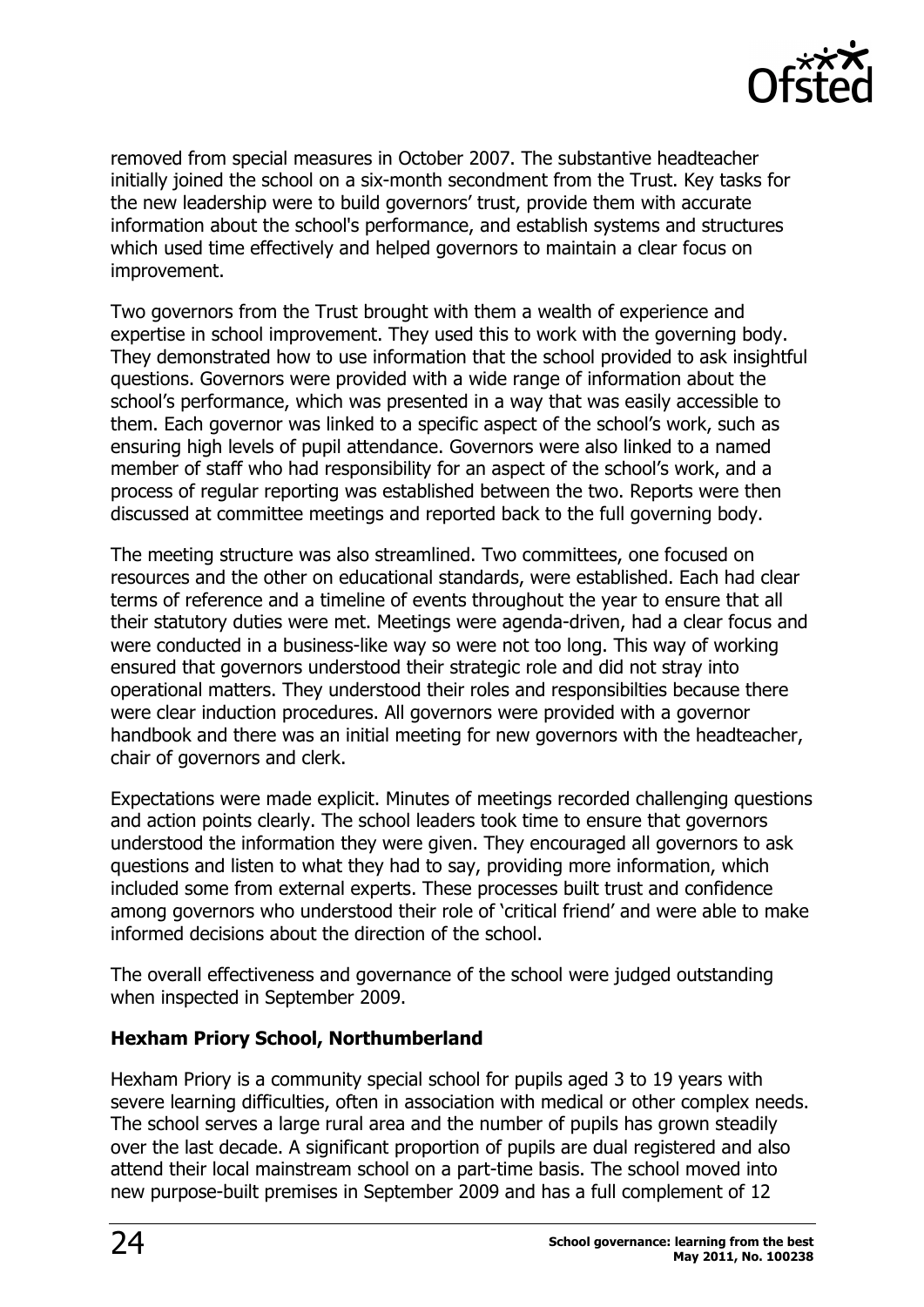

governors. The full governing body meets termly, supported by three committees for curriculum and standards, finance and premises.

Governors had a wide range of skills and had high expectations for the school and its pupils. Many governors were former parents who wanted to give something back in recognition of the progress that their children had made while at the school. These members understood the needs of parents and could provide high-quality guidance to other governors on the requirements of children with special needs and their families.

The governing body established a way of working where members felt valued and able to make a contribution to meetings. Governors were equally determined to achieve a successful school and to improve their own performance as governing body members. They established an excellent mechanism for strategic planning and self-review of their performance. An annual 'Away Day' was used to review the performance and impact of governance on the school. A key element of the day was to build a team of governors who worked effectively together. The outcomes were short- and long-term priorities for the school that fed into the school improvement plan. The day allowed governors the time to have an open discussion about the issues that were important to the school away from the formal agenda of the full governing body meeting and committees. From the Away Day, they produced notes and an action plan which reviewed achievements during the previous year and analysed where governors wanted to be in the future in areas such as relationships with parents, inclusion and the emotional health of pupils. Highly developed teamworking by the governing body was evident in the building of new accommodation for the school.

#### **Horton Grange Primary School, Northumberland**

The school is larger than most primary schools. Nearly all pupils are of White British heritage. A higher than average proportion of pupils are eligible for free school meals. The proportion of pupils identified as having special educational needs and/or disabilities is higher than average, as is the proportion of pupils with a statement of special educational needs.

In 2007 the school was judged to require special measures. It went through a turbulent period as a consequence of high levels of staff absence and staff turnover. The current headteacher is the fourth to lead the school since November 2007. In January 2008, the local authority replaced the existing governing body with an IEB. Eight teachers, the headteacher, the deputy headteacher and a member of the senior leadership team have been appointed since January 2009.

Following an Ofsted monitoring visit in 2008, members of the IEB were informed that they were not receiving accurate information about the school. They reviewed the effectiveness of the initial IEB and decided to reduce the number of members to a core group with the skills to take the school forward. The IEB took action to appoint a replacement full-time headteacher. These robust actions were significant in moving the school forward rapidly.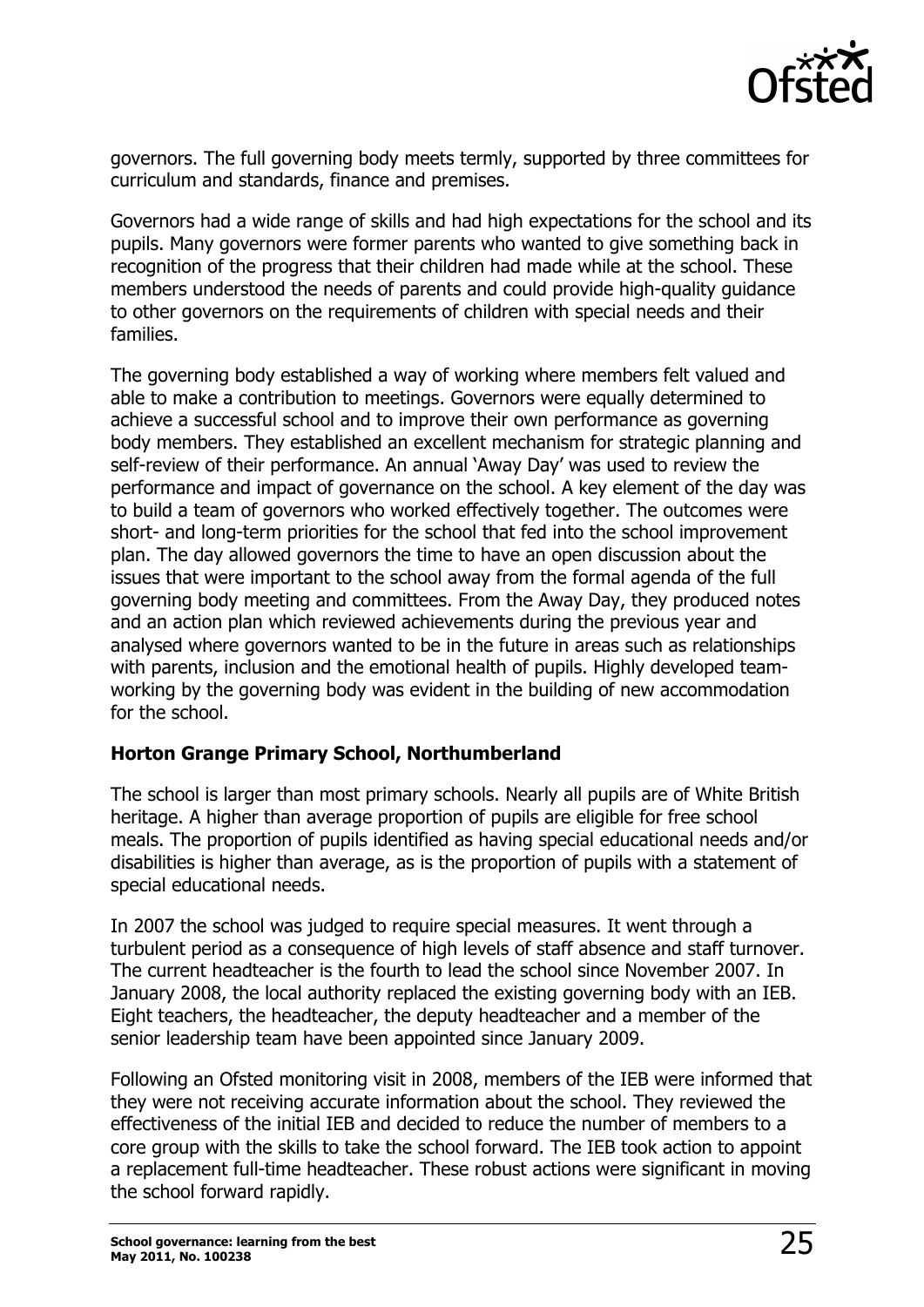

The members of the smaller IEB shared a common sense of purpose and determination to drive improvement. They had the essential skills of education, finance, management and administration. In addition, they had experience of working on other governing bodies. The chair of the IEB was also the chair of a federation of schools. As a result, governors received accurate information about the school so they were able to robustly monitor and challenge. The school improvement partner provided regular and comprehensive reports on the quality of teaching, learning and pupils' progress.

The IEB placed a high priority on appointing excellent teachers and devoted significant resources to the process. The school established a link with an outstanding school in a neighbouring authority to share practice and help with implementing improvement strategies, particularly the arrangements for appointing senior leaders and teachers. The headteacher and the school improvement partner went to see applicants for the deputy head post teaching in their own schools before short-listing took place, and then all were observed teaching in the partner school. The applicants for the deputy head post were observed by the head, the school improvement partner and the head of the partner school. The local authority has provided guidance and support to the IEB and the headteacher to deal with underperforming staff, using capability procedures.

At the previous inspection, there was no school self-evaluation or quality assurance of teaching and learning. A massive change was to get staff to take greater responsibility for their own performance. Governors supported this change by regularly monitoring reports on the outcomes of observation and quality assurance of teaching and learning. They triangulated the evidence on pupils' assessment outcomes, looking at pupils' work and observations of teaching and learning to ensure they had an accurate understanding of the school's performance. They also undertook 'learning walks' to seek the views of staff and pupils.

In December 2009, the overall effectiveness of the school was judged as satisfactory and governance was judged to be outstanding.

### **Kingsmead Community School, Somerset**

Kingsmead Community School is a smaller than average 11–16 secondary school serving a large rural area.

The governing body was very well organised and its committees provided the key for challenging and supporting the leadership of the school. These committees were closely involved in drawing up the school development plan and in monitoring progress against its priorities. Governors were passionate about the school and contributed a wide range of knowledge, skills and experience. They ensured that they were well informed about the school's work and undertook appropriate training as necessary, for example on RAISEonline and Fischer Family Trust data provided for members of the curriculum, learning and school performance committee.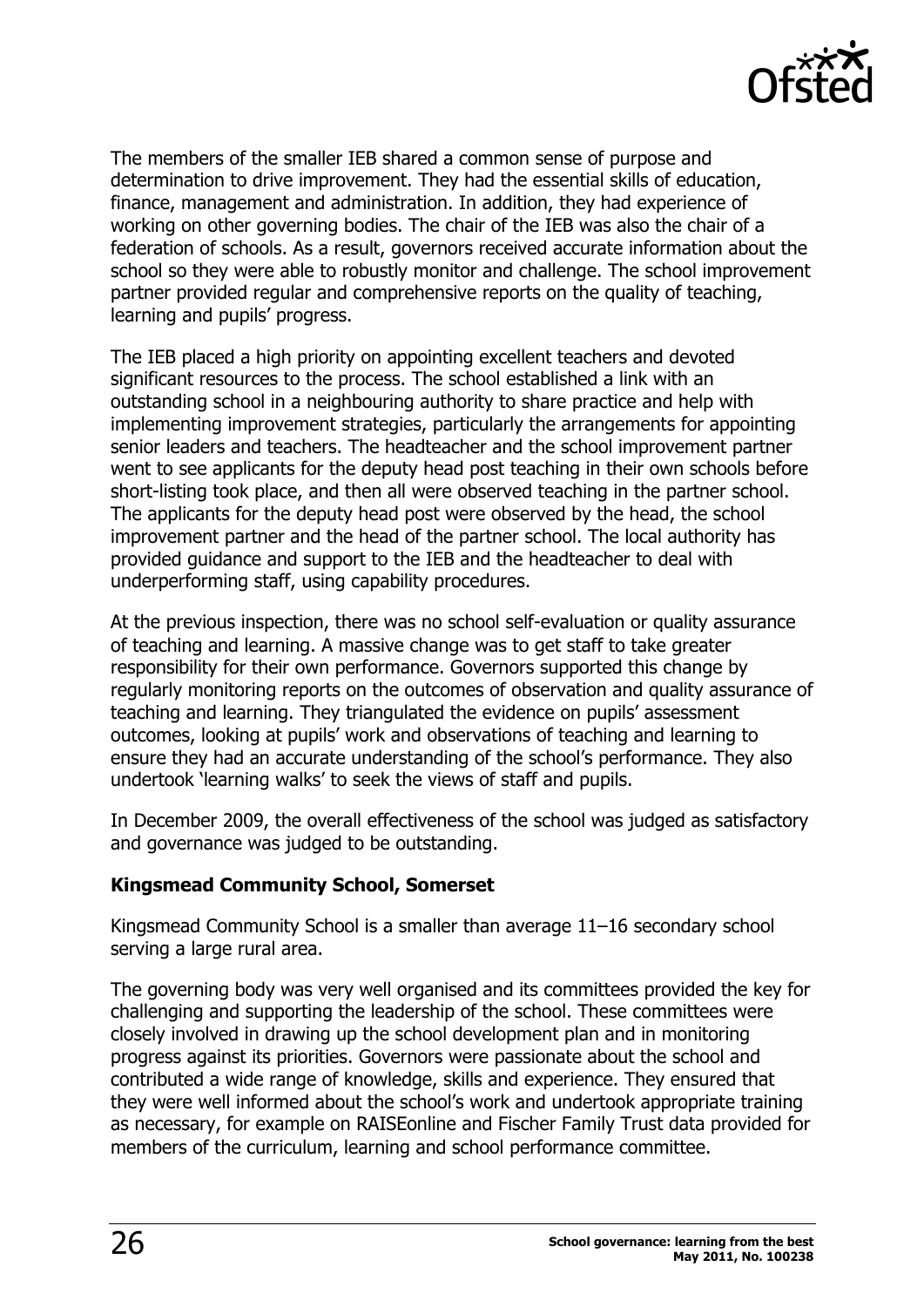

Governors expected initiatives to be considered carefully and discussed in full. They subsequently provided strong support as well as rigorous scrutiny through the most appropriate committee. The views and ideas of the students were considered carefully through the representative for the student voice on the student services and pastoral committee. Students felt that they were listened to and that they made a real contribution to improving the school.

Governors' 'open days' provided planned opportunities for approximately six governors to gather first-hand information about the school at work on one day each term. Governors visited a series of lessons, usually in pairs so that they had mutual support and someone with whom to discuss and share their thoughts. Governors also met with members of staff relevant to their role and spent time visiting alternative curriculum provision. The programmes for the days were designed to ensure that every member of staff was visited in the classroom by governors once a year. Crucial to the success of these occasions was the trust and openness which characterised relationships throughout the school, including those between staff and governors. Governors were there to see 'the school in action', talk to students when appropriate and observe relationships between them and between students and staff. At the end of an open day, participating governors met informally to compare their thoughts and share ideas with the headteacher. They also fed back orally to their committees who reported in turn to the whole governing body.

These days played a key role in enabling the governing body to check on progress with improvement priorities and to contribute strongly to shaping the direction of the continuing improvement of the school.

#### **Linden Lodge School, Wandsworth**

Linden Lodge is a large day and residential special school for pupils aged 2–19 years with a wide range of visual impairment and other complex needs, including severe, profound and multiple learning difficulties. The school also provides: mobility training; a range of therapy, including physiotherapy; occupational therapy; speech and language therapy; and music and play therapy. A nurse is on site to cater for pupils' medical needs. Pupils come from a wide catchment area that includes 28 local authorities.

Trusted and valued members of the school, governors were exceptionally involved in all aspects of school life. The chair of the governing body stressed the importance of communication, trust and integrity. Governors were encouraged to be open and honest with each other, and with staff, parents and partners, and to openly express their opinions. There was a strong emphasis on providing informed challenge and holding leaders to account. Governing body meetings were characterised by robust, high-quality debate and discussion. New initiatives were always fully debated, and the consequences and outcomes anticipated and evaluated.

Governors learnt from past experience of managing projects and painstakingly assessed what could have been done better. They used the knowledge gained from these assessments to inform and plan future development. For example, the local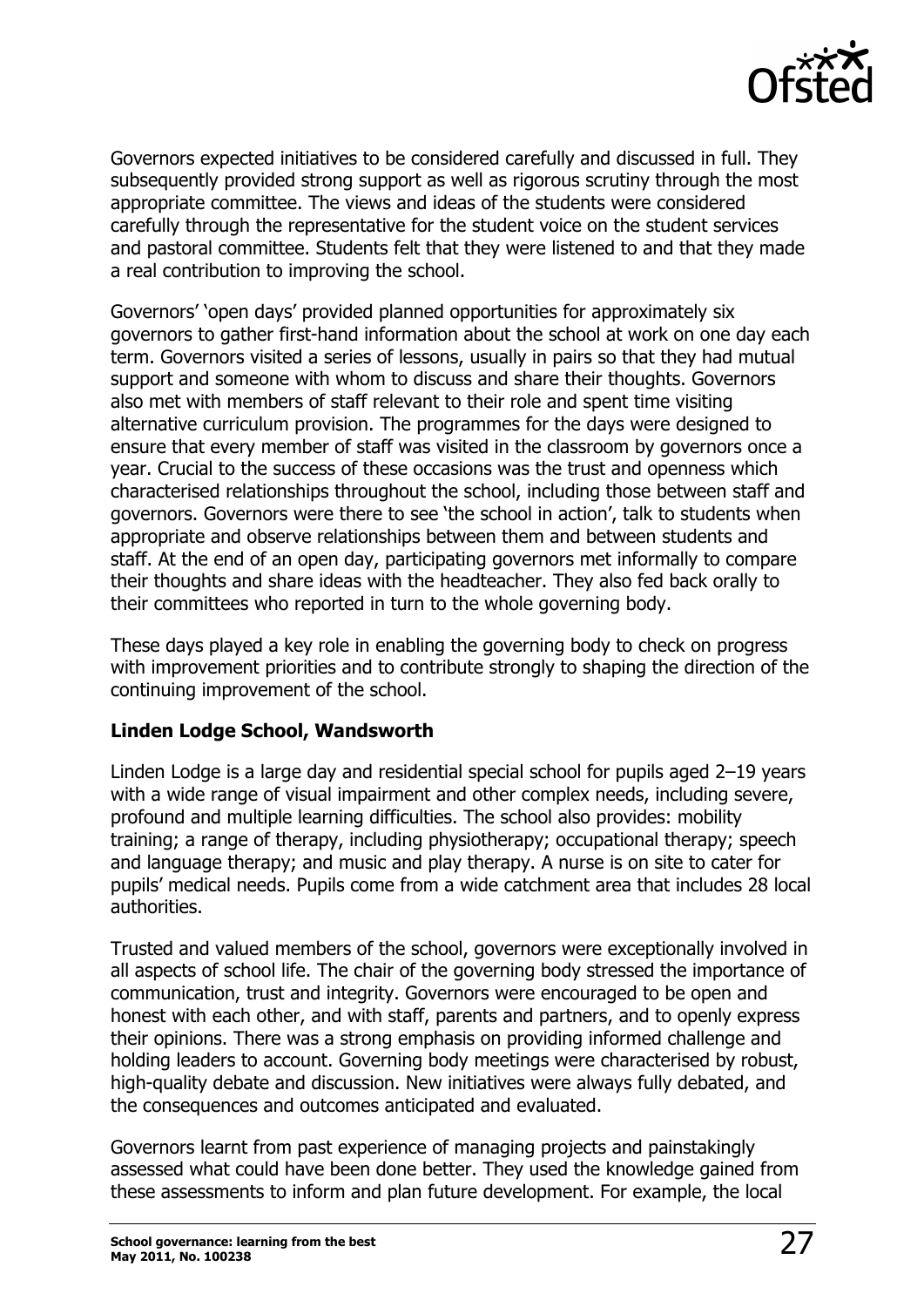

authority raised a proposal to include pupils with profound and multiple learning difficulties and disabilities at the school, who would be accommodated in a new custom-built centre. The governing body reached a consensus to accept the proposal and, using a calm, measured and thorough approach, they challenged at every stage. They made sure that they gathered accurate information and sought the views of all those involved, including parents, students, health professionals and staff. The governing body visited provision in other schools and consulted partner schools. They negotiated certain conditions with the local authority so that management of the new provision rested with the governing body and the school budget was not compromised. The governing body stipulated the timescale for building work so that an existing project, the installation of the hydrotherapy pool, would not be adversely affected.

### **Market Rasen De Aston School, Lincolnshire**

Market Rasen De Aston School is a larger than average secondary school with foundation status. It has specialist status for mathematics and computing and serves a large rural catchment area, where 70% of pupils require transport to and from school. The school provides boarding accommodation for up to 70 pupils.

Shortly after the appointment of the new headteacher, the governors collectively, and with the support of the headteacher, identified that they could be more effective in their ways of working. Without any formal self-review scheme, they evaluated and re-shaped the work of the governing body. They noted that the committee structure had been in place for a long time and new governors were expected to join the committees where there were vacancies rather than where they had particular skills or interests.

Governors identified that they needed to focus more on the attainment and progress being made by their students, including those in the boarding provision. As a consequence, governors reviewed and improved their working practices. They restructured into more relevant key committees, which included the academic standards and quality assurance committee, the student welfare and boarding committee and the resources committee (including staffing and finance). Each committee had a specific additional responsibility for the boarding students. For example, the academic standards and quality assurance committee considered the attainment and progress of all groups, including those who were boarders; the student welfare and boarding committee was directly responsible for the boarding development plan; and the resources committee was responsible for monitoring the staffing and budget in the boarding house.

An annual, full governing body business meeting was introduced. This meeting reviewed the work of the previous year, agreed roles and priorities, confirmed committee membership and identified training needs for the forthcoming year. The programme for all meetings was agreed and the objectives from the school improvement plan were allocated to the committees. This process ensured that the terms of reference for each committee had strong links to the school improvement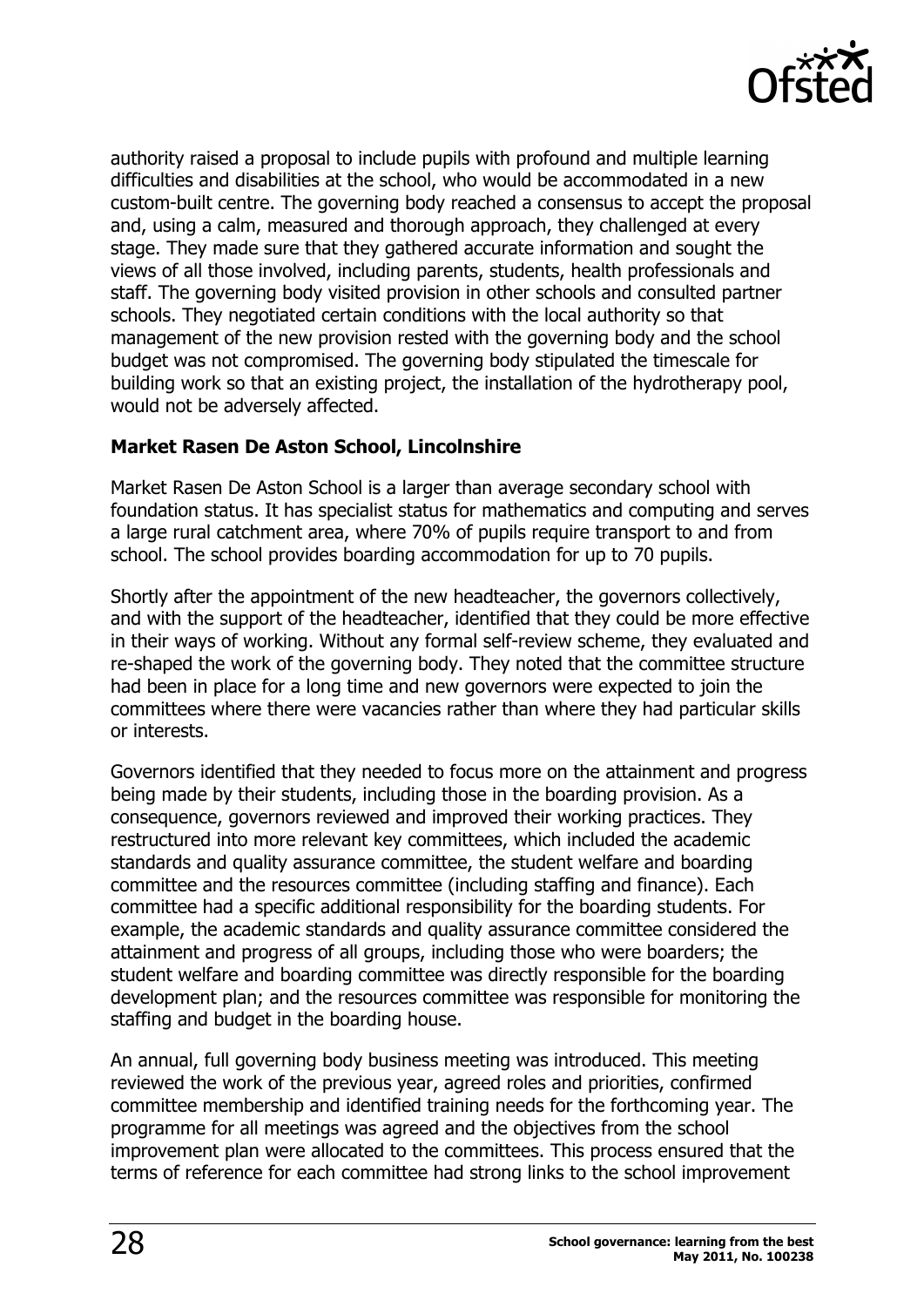

plan. Each full governing body meeting included reference to each of the objectives and progress towards achieving the committees' agreed priorities.

### **Pickering Community Infant and Nursery School, North Yorkshire**

The school serves a market town and the surrounding rural area.

The three governors who were delegated to carry out the headteacher's performance management developed particularly effective practices for setting, monitoring and evaluating the headteacher's performance on an annual basis. Objectives were set that were linked to the school improvement plan priorities. Governors then agreed the success criteria to be used to evaluate each objective. Each of the three performance management governors took responsibility for one of three objectives. Using the school improvement plan, each governor identified with the headteacher the range and type of activities that would be taking place during the course of the year and how the governor would be able to collect evidence that activities had been undertaken and were having an impact. Each governor was responsible for collecting the agreed evidence. For example, one objective related to improving standards in writing across the school. The governor visited classes to collect examples of writing at the beginning of the year, during the year and at the end of the year; attended writing workshops with the subject leader; observed staff training sessions on writing; spoke to pupils about their attitudes to writing and about the progress that they were making.

At the termly review meetings, each governor was responsible for reporting on the progress that had been made towards their allocated objective. Governors stated that this process had allowed them to get to know the work of the school first hand and had given them a better understanding of the process of school improvement.

Governors were also effective in supporting and training new governors to understand how to implement this process. As a result of the success of this strategy, individual governors have adopted some aspects of the implementation of the school improvement plan to monitor and evaluate.

### **The Byrchall High School, Wigan**

The school is a larger than average secondary school situated in an urban area. It has specialist status for mathematics and computing and is also a Training School and a Leading Edge School.

Over a three-year period, governors, working in close partnership with the headteacher and the school leadership team, had developed a strong sense of trust and openness which enabled them to both challenge and support the work of school leaders. This approach to governance had been particularly effective in raising standards in science. The governors became aware of concerns related to the effectiveness of the science department because those who were parents themselves voiced concerns about teaching and learning. Concerns were confirmed when governors met with the school improvement partner and the headteacher as part of the target-setting processes at the school.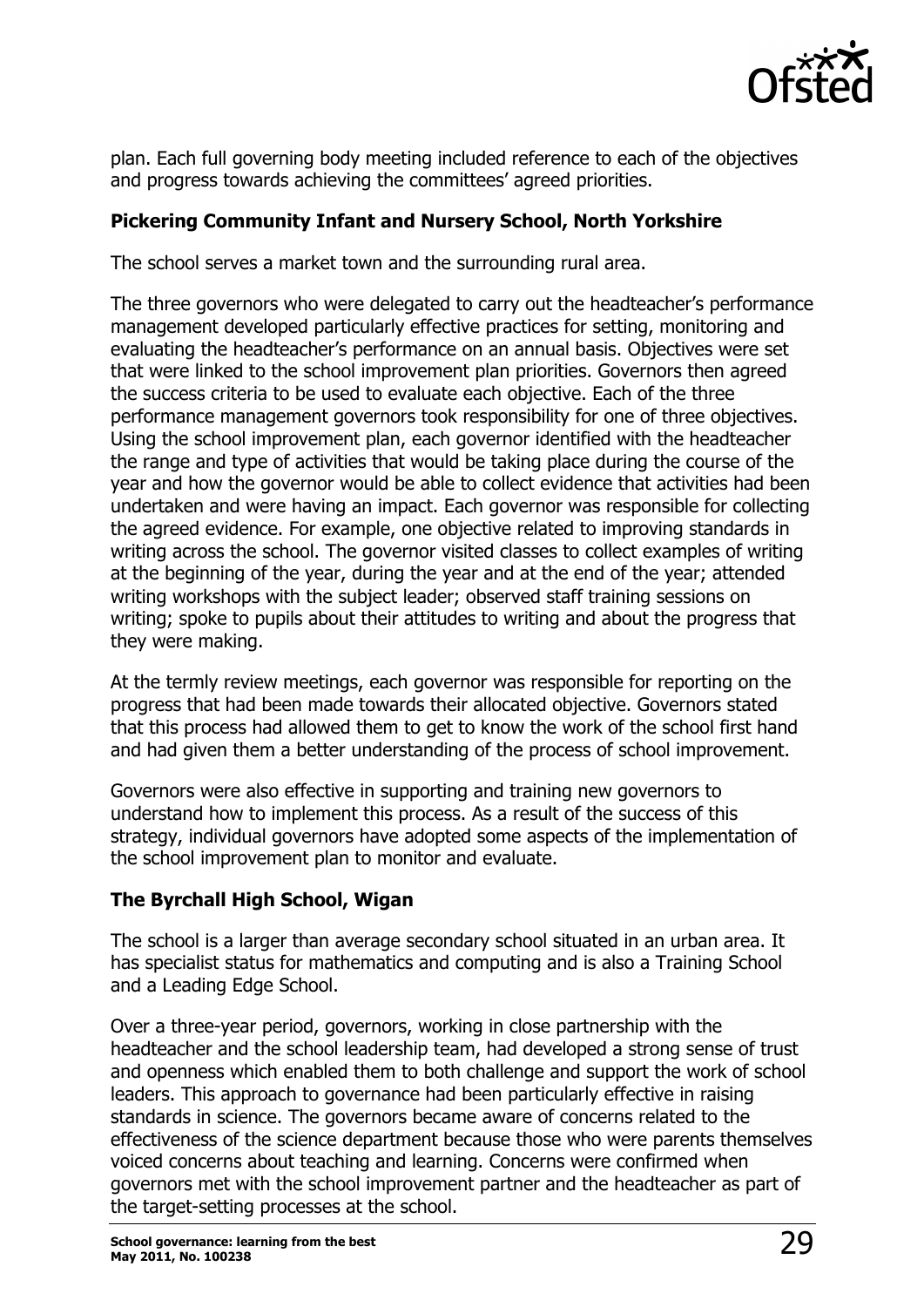

An action plan was drawn up. When this plan was shared with governors there were detailed discussions about the planned actions and timescales. As a consequence, governors asked for some points for action to be brought forward. One governor volunteered to become the link science governor and was closely involved in monitoring and reporting on progress in the science department to the full governing body. This involvement with the department included regular meetings with the deputy headteacher who had line management responsibility for the head of the science department. Discussions between the link governor and staff focused on systems for tracking the attainment and progress of students. These identified some classes where students were not on track to reach their targets and the link governor was able to ask what support was being provided for individual teachers and students. The leadership team responded by providing additional support and training for teachers and some pupils. The link governor made regular reports to the curriculum and staffing committee so that all governors were able to monitor performance. Both the head of the science department and the deputy headteacher were invited to present reports to the two committees.

Although governors understood the underlying issues related to staff absence, they were clear in their expectation that the students deserved to be doing as well in science as they were in other subjects. The most recent results at the school indicated that attainment and rates of progress in science were continuing to improve and were almost in line with attainment in English and mathematics.

#### **The Charter School, Southwark**

The school was established in 2000. Students are from a diverse range of cultural, ethnic and social backgrounds. The school became a business and enterprise college in September 2005 and was awarded high-performing specialist school status in April 2009, with science as a second specialism.

Effective links had been established with key curriculum leaders and their staff through the link governor system. This allowed governors to discharge their statutory obligation to ensure that the National Curriculum was being delivered as well as being an integral part of the school's cycle of monitoring, review and self-evaluation. The information gathered by link governors on the curriculum, teaching and learning, staffing and resource allocation helped them to undertstand the context of the school's improvement planning and its impact on students' achievement. By visiting the school and engaging in formal dialogue with curriculum leaders, link governors appreciated the realities of school life and the issues faced by staff and pupils. The system also helped school staff understand the role of a governor and fostered closer links with the governing body.

High quality written guidelines set out a clear, shared view of the link governor role and their responsibilities and duties. The purpose of the system, and how it worked, was made clear. Link governors made at least one visit during the academic year. The focus of visits was closely aligned to school improvement and curriculum priorities. The visits were fact finding with the aim of building a 'critical friend' working relationship. They enabled more effective and better informed governance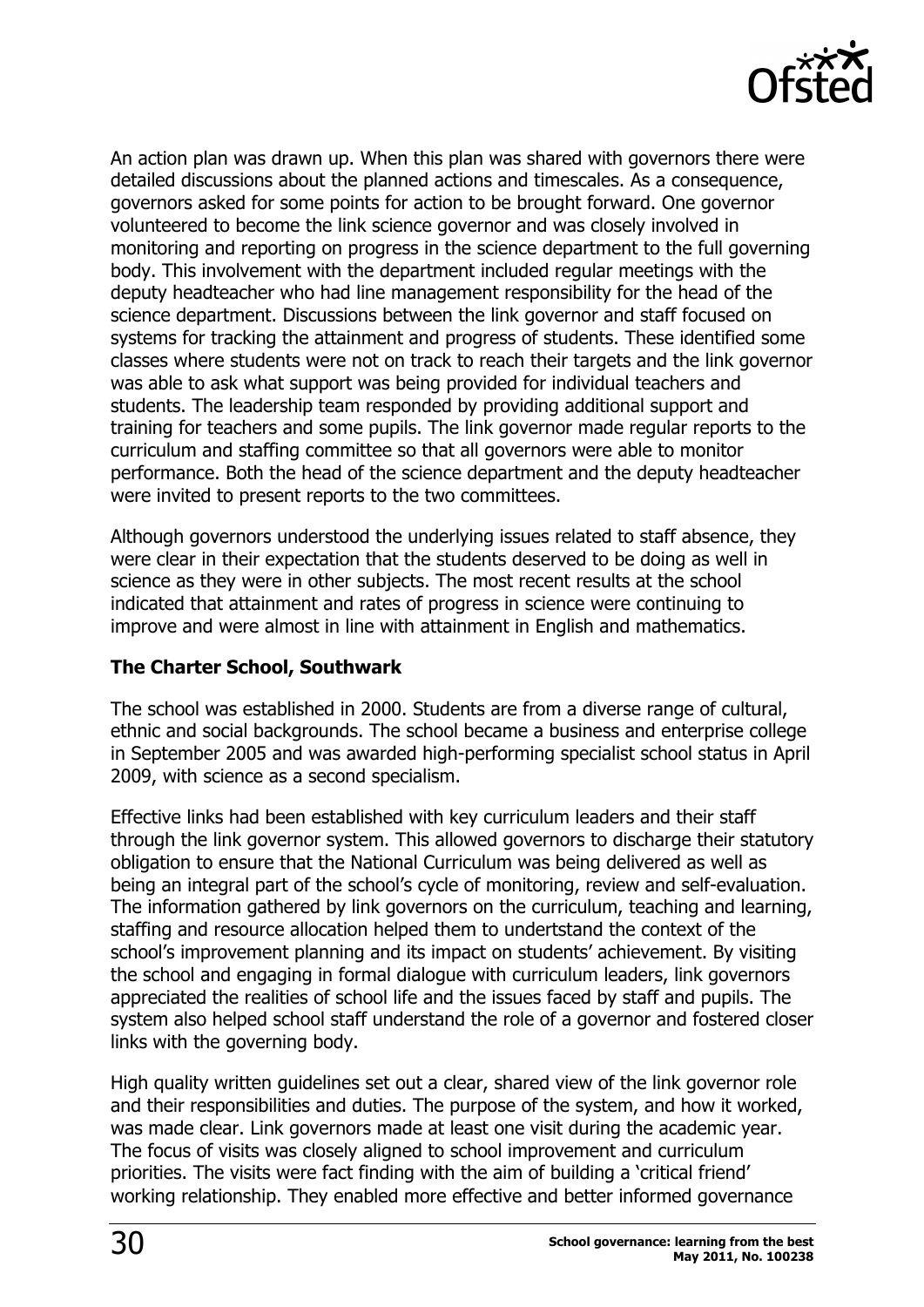

of teaching and curriculum issues. Helpful written prompts were provided to identify what a link governor might look for during a school visit. These were very broad ranging and included reviewing: changes to personnel; the curriculum; and professional development priorities for team members and the progress made towards meeting them. A proforma to record notes of the meeting, agreed by the link governor and the curriculum leader, was shared with other governors and the results were reported on at full governing body meetings. Governors relished the opportunity to be involved and curriculum leaders saw the process as an integral part of their self-evaluation. They valued the opportunity to celebrate success and raise issues that were relevant to their area of work.

### **Waterville Primary School, North Tyneside**

This average-sized primary school has a high proportion of pupils eligible for free school meals and pupils with special educational needs and/or disabilities. It has a speech and communication unit.

Some years ago when the school was underperforming, newly appointed governors became aware that governors were not being provided with sufficient information to be able to challenge senior leaders robustly. They also identified that the business of the governing body was not being managed efficiently and effectively. At this time governors benefited significantly from clear guidance and support from the local authority's governor services. They received training in the appointment and performance management of the headteacher, very useful guidance on planning governing body meetings, and briefings on local and national developments.

The school's performance has improved significantly over many years and outstanding performance has been maintained at two Ofsted inspections. Improvements to governance have been significant in driving the improvement of the school.

Governors received comprehensive information on the performance of the school and could benchmark it through external audits. The governing body ensured that governors had the skills and experience needed to challenge the information provided by senior leaders. Strong educational challenge was provided by three governors who brought substantial experience and knowledge of primary schools at local and national level. They ensured that other governors understood the information presented so that whole governing body decisions could be made. As a result of the accuracy of the information provided and the school's track record of success, governors had high levels of trust and confidence in the school's senior leaders. They were clear about their role in setting and monitoring the school's strategic priorities and left the operational management to school staff.

A key part of the governing body's strategy to sustain excellence was their determination to appoint outstanding teachers and to provide them with an environment which ensured that they enjoyed working at the school. They ensured that teachers and other staff were provided with excellent professional development and support that was linked to the achievement of the school's strategic priorities.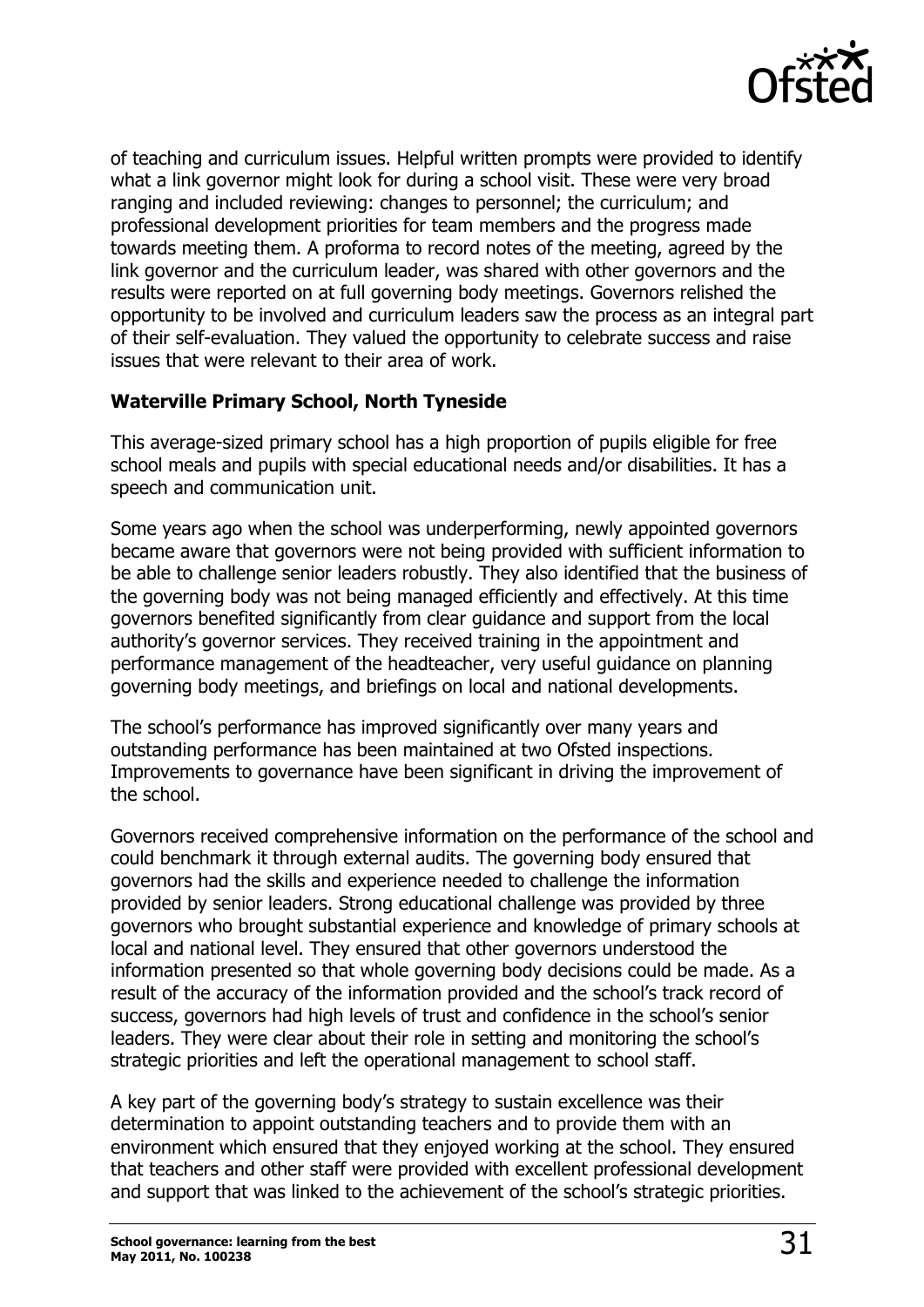

### **West Alvington Church of England Primary School, Devon**

This is a small primary school that serves the village where it is located and its surrounding area. At the start of the 2009/10 school year, the school joined a federation of two schools, with a shared governing body and an executive headteacher.

Governors and staff had confidence in each other and were clear about their respective roles and responsibilities. The governing body was continually striving to secure excellence in all aspects of the school and was not satisfied with features being merely 'good'. It was exceptionally well organised with an annual cycle that set out very clearly what needed to be done month by month, with very good support from the clerk. The committees carried out much valuable work in drawing up and reviewing policies and checking the progress of the school, with good reporting to the full governing body. Governors saw the school at work through planned opportunities to meet staff and observe learning in the classrooms. They were also well known to parents and pupils. As a result, they had information which helped them to see the impact of their decisions.

The governing body was closely involved in monitoring progress against the school's development plan through governors' membership of teams linked to particular priorities. Teams met regularly to review action taken and its impact. Governors strongly supported the development of the school's leadership potential for the benefit of the two schools in the federation.

The governing body fulfilled its role in partnership with the executive headteacher and her staff, to ensure that there was a shared sense of purpose and trust. As a result, governors were welcomed into school. Regular and informal contacts with the school were underpinned by a more formal programme of visits to the school that included meetings with members of staff and planned visits to classrooms to see learning. There was clarity about what was and was not appropriate for governors to comment on; this was set out in agreed protocols. As a result of these approaches, the governing body had very clear information on the progress that the school was making with its priorities.

#### **Winchcombe School, Gloucestershire**

Winchcombe is a small secondary school. It has specialist status for science and leadership.

Governors and staff had a firm grasp of their respective responsibilities. This enabled the governors to fulfil their role very well. The governing body was very well organised and benefited from the detailed work of its committees in considering the progress of the school and from very good support from the clerk. Governors were extremely well informed about the work of the school through detailed reports from the headteacher and other key staff and from visiting the school themselves. As a result, governors were very well placed to ask questions about the school's performance and seek explanations from senior staff. Questions elicited a positive